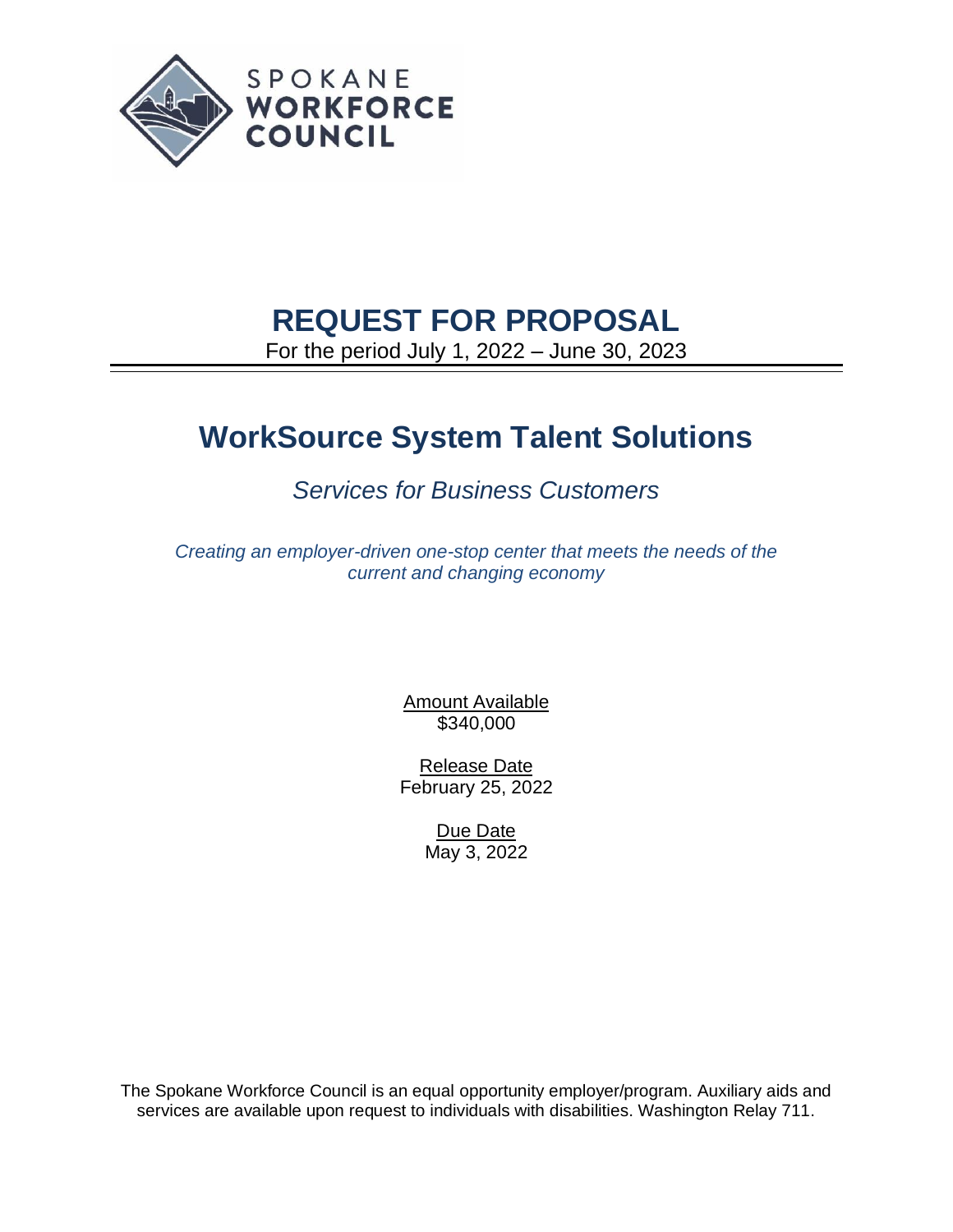

## **Request for Proposal Contents**

## **Section I: Purpose and Terms**

- Overview
- Technical Details
- Eligible Applicants

## **Section II: Workforce System Background Information**

- SWC and Spokane Workforce Development System Overview
- Goals for Workforce Development Area 2020-2024
- SWC Roles and Responsibilities under WIOA
- Sector Partnerships/Sector Strategies

#### **Section III: Fund Source Information**

- Workforce Innovation and Opportunity Act Funding Overview
- **Section IV: Evaluation and Selection Process**

#### **Section V: Timeline**

**Section VI: Estimated Award**

#### **Section VII: Design**

- Talent Solutions Overview
- Talent Solutions Goals 2022-2023
- Talent Solutions Activities
- Role of SWC
- Essential Functions and Skills
- Consortium Responsibilities
- Current Talent Solutions Team Overview
- Functional Leadership
- WorkSource Campus Hours of Operation and Closures
- Talent Solutions Center Leaseholder Responsibilities
- Overview of WorkSource Campus
- Integrated Service Delivery
- Performance Metrics

#### **Section VIII: Submission Information and Requirements**

- General Submission Information
- Proposal Checklist
- RFP Questions

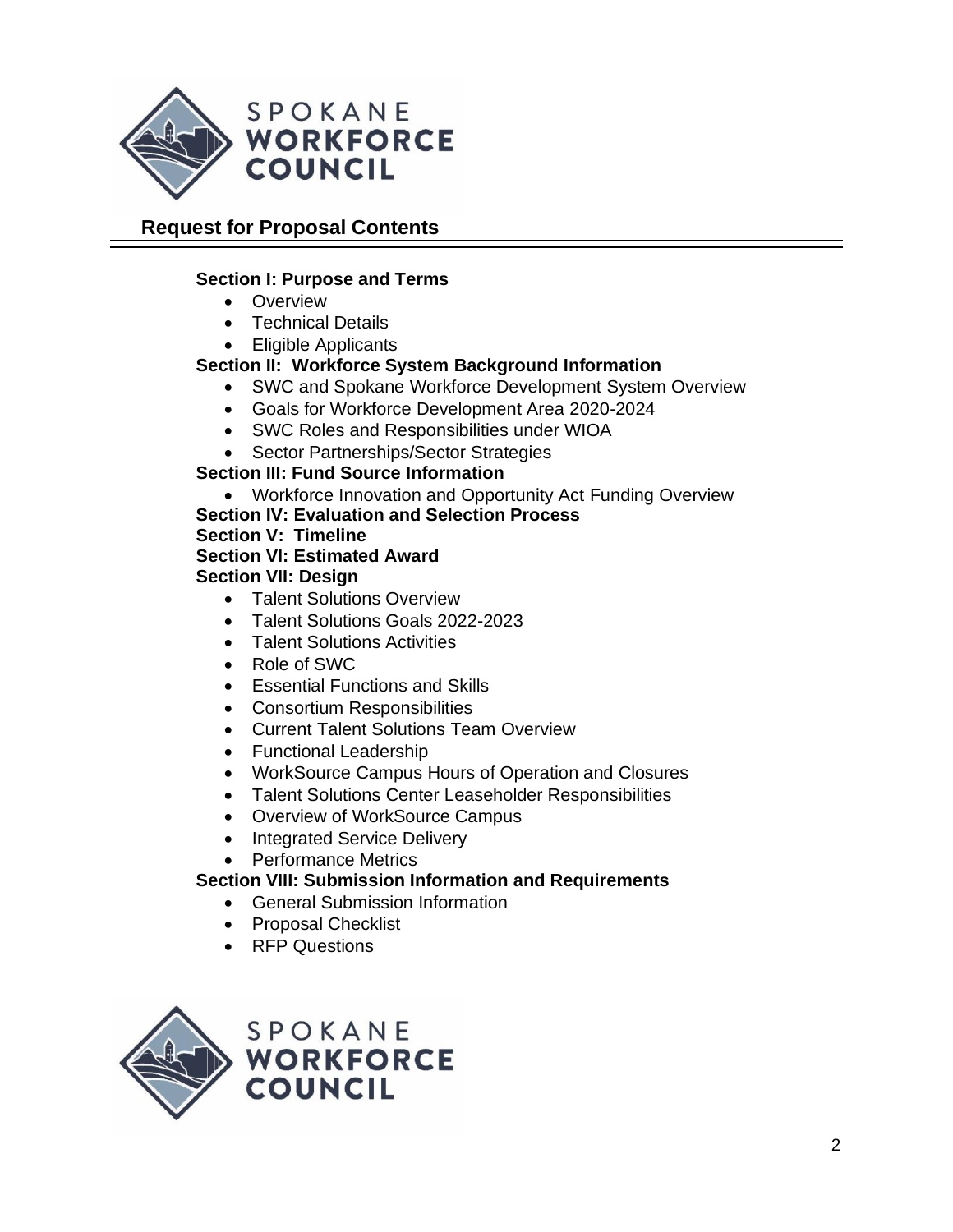## **Overview**

The Spokane Area Workforce Development Council, DBA [Spokane Workforce Council](https://spokaneworkforce.org/) (SWC), is soliciting proposals to identify a consortium of agencies to offer talent solution services, also known as business services, on behalf of the Spokane WorkSource System and the SWC. Services funded via this Request for Proposal (RFP) will be delivered out of the WorkSource Spokane building, which is located at 130 S. Arthur Street, Spokane, WA. Some business services functions may also occur at the [Next Generation Zone](https://nextgenzone.org/) and [Resource Center of Spokane County](https://spokaneresourcecenter.org/) - both located on the WorkSource Campus. Due to changes brought forth by the pandemic, the role of the local workforce development system in assisting the local business community with identifying and retaining talent cannot be overstated. It is the goal of the SWC that the Talent Solutions Team strive to be a national leader in talent solution services.

The funding associated with this RFP may be used to support a portion of the Talent Solutions Team staff, as well as a team manager. The remaining Talent Solutions Team staff/funding will include existing partners. A full description of the existing team, funding and partners can be found in Section VII – Design.

It is the intent of the SWC that Talent Solutions staff will be selected based on their proven abilities to work with businesses in a professional manner, having all the skills listed in Section VII – Design, and will be considered staff representing the entire WorkSource System rather than be representatives of individual agencies or solely representing WorkSource Spokane. All talent solutions staff will be functionally supervised by the team manager and functionally led by the SWC's Vice President of System Advancement.

The intent is to deliver individualized advising, group training, and recruitment assistance to human resource professionals, business owners, and business executives, including the selfemployed. Talent Solutions Team staff will partner with a myriad of organizations in the public, private and nonprofit sectors to support employers. The [Workforce Innovation and](https://www.doleta.gov/wioa/)  [Opportunity Act](https://www.doleta.gov/wioa/) (WIOA) will serve as the guiding legislation for staff funded through this RFP. [WIOA legislation](https://www.doleta.gov/wioa/) includes a heightened emphasis on addressing the needs of regional businesses and aligning service strategies with regional labor markets and economic development activities.

The SWC is proud of the work accomplished thus far by the leaders and staff at WorkSource Spokane to design and implement an integrated service delivery model that has been recognized as a [national best practice.](https://spokaneworkforce.org/featured/spokane-workforce-council-recipient-of-2020-wioa-trailblazer-award-from-the-national-association-of-workforce-boards/) On behalf of the WorkSource system, the SWC will continue to support and drive change that advances the integrated service delivery model, as we believe it meets the vision and objectives set forth in WIOA federal law and improves customer experience and outcomes. In addition to our ongoing support and investment in the integrated service delivery model, in the 2022-2023 program year we are expanding our areas of focus. We are seeking a consortium to partner with us, the [WorkSource Spokane One-](https://spokaneworkforce.org/workforce-resources/rfp/)[Stop Operator](https://spokaneworkforce.org/workforce-resources/rfp/) and [WorkSource Service Providers](https://spokaneworkforce.org/workforce-resources/rfp/) to work towards collective goals and progress on the following:

- Exploring new ways to assist local businesses during times of talent shortages;
- Sharing promising practices with local businesses in the following: designing employment opportunities that most effectively attract potential candidates, offering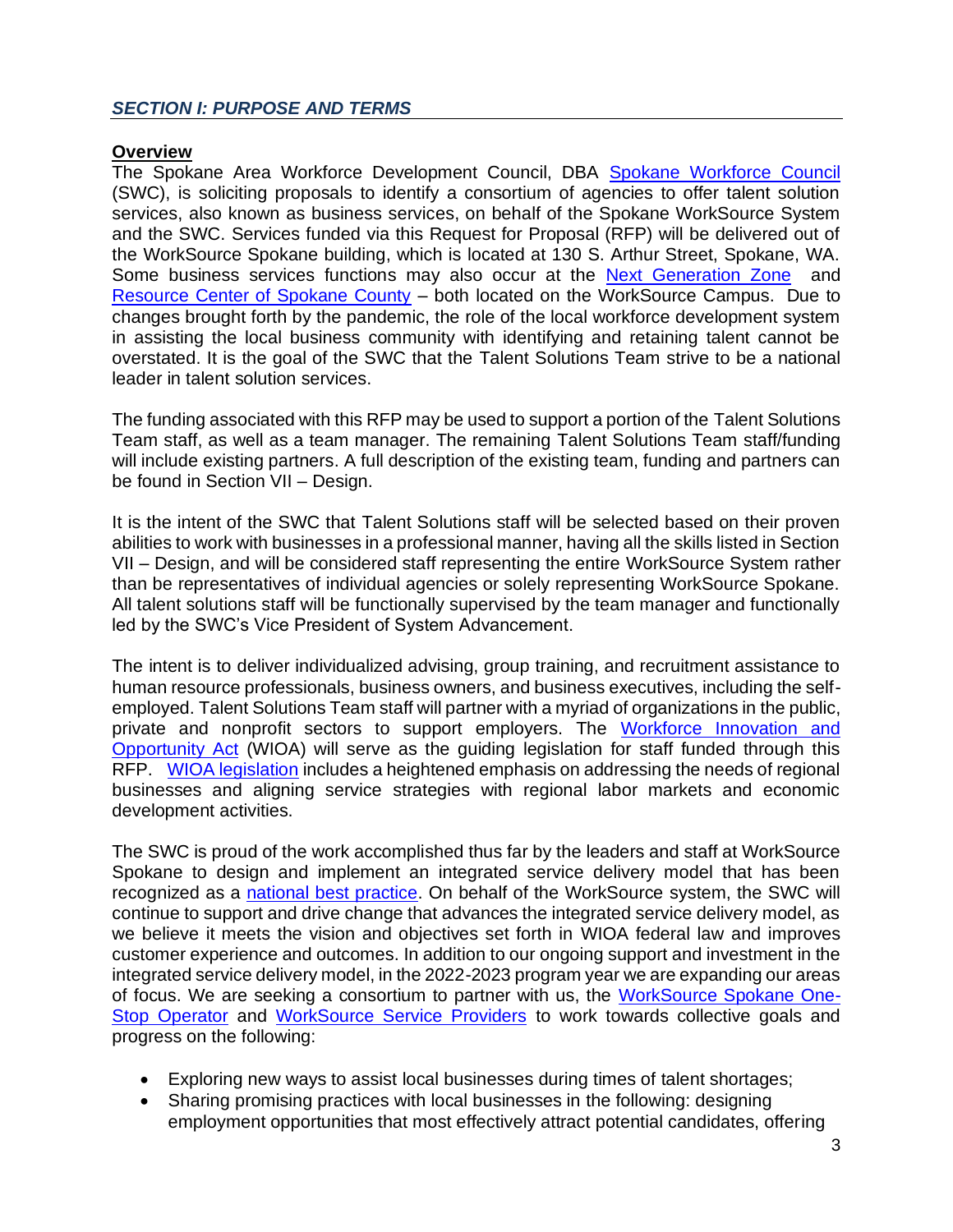family- friendly and family-wage employment opportunities, staff retention and succession planning;

- Increasing our commitment to equity and inclusion; and
- Implementing best practices to support staff safety, mental well-being, professional development, and retention.

#### **Technical Details**

As will be addressed in contracts with selected agencies, this funding can only be used to support the goals and services outlined in this RFP. Awarded funding may not be used to support any work specific to the agency or to advance individual agency goals without prior approval from the SWC. Performance measures and additional deliverables for the contract will be negotiated following the award announcement and will be included in the contract.

Contracts resulting from this RFP are anticipated to begin July 1, 2022 and end June 30, 2023. All contracts will be cost reimbursable (profit must be negotiated with the SWC) and will be one-year agreements. The SWC reserves the right to extend contracts up to two times, resulting in three one-year contracts. Contract extensions may be based on funding availability, satisfactory performance, and other factors. Contract extensions, if granted, will be subject to updated goals for the new program year, as well as awarding additional funding, as available.

Once the contract has been awarded, the SWC reserves the right to modify delivery design, including infusing funds from alternate sources, at any time to meet the needs of the workforce system. The SWC also reserves the right to de-obligate funds from contractors who fail to meet performance and/or expenditure requirements or in the event of a rescission of federal funds.

The agencies selected will be required to agree to the SWC's [General Terms and Conditions,](https://spokaneworkforce.org/wp-content/uploads/2022/01/Current-WIOA-Grant-General-Terms-and-Conditions.pdf) have all controls securely in place, and agree to comply with any policies created by the SWC and any applicable federal or state policies, regulations, or laws. Successful respondents to this RFP will be expected to participate in contract negotiations to establish the exact services to be provided and the costs of those services. The funding award will not be final until the Spokane Workforce Council and the prospective grantee(s) have executed a contract agreement. The final negotiated proposal narrative and budget schedule will constitute the Statement of Work for the contract. The content of the accepted proposals will become the basis for the negotiation of a final contract agreement. Applicants are advised that most documents in the possession of SWC are considered public records and subject to disclosure under the Washington State public records law.

This RFP does not commit the SWC to award a contract or pay any costs incurred in the preparation of a proposal to this request. The SWC reserves the right to request additional data, discussion, or presentation in support of written proposals; to reject any or all proposals received; to negotiate with all designated representatives; and/or to cancel in whole or in part this RFP if it is in the best interest of the SWC to do so. If the SWC does not receive responses that adequately address the services and outcomes requested, it is possible that no award will be made, that the RFP would be modified and rereleased, and/or that SWC staff would deliver services as authorized in state and/or federal policy.

A bidder may not be recommended for funding regardless of the merits of the proposal submitted if it has a history of contract non-compliance with the SWC or any other funding source. Subcontracting is not permitted without written authorization from the SWC.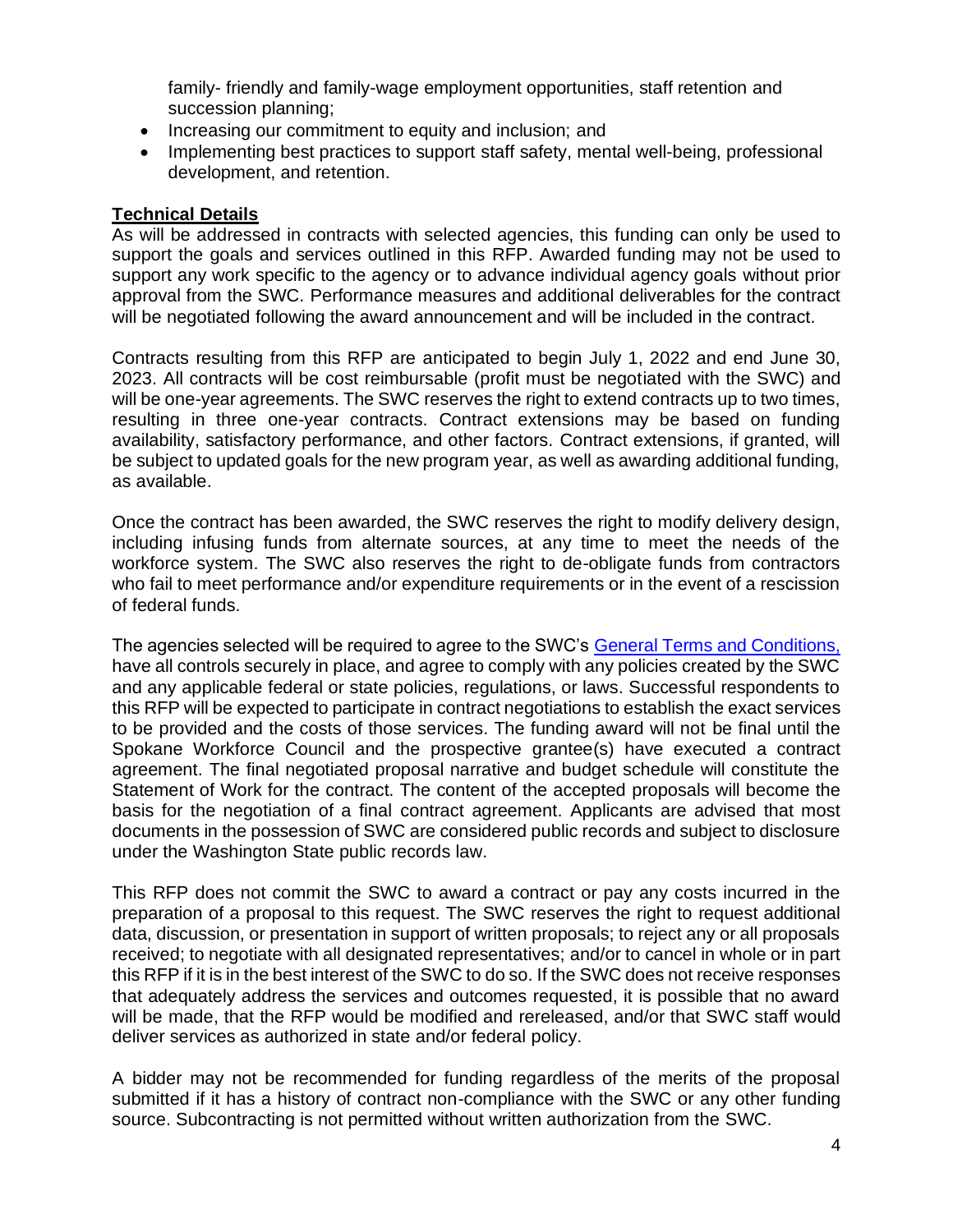Bidders who have submitted a proposal may protest the award of the contract. The process for protesting the award is as follows:

- Protests must be filed in writing and be received by the Spokane Workforce Council by June 15, 2022. All protests are public information after the protest period ends.
- All protests must state the basis for the protest in clear terms and provide an alternative the protester finds acceptable. The basis of the protest must be a violation of a state or federal contracting law, rule, or regulation applicable to the contracting process.
- The SWC will review protests that meet the above conditions.
- During any part of the review or consideration, the protester may be asked to clarify or amplify statements or to provide proof of claims or other statements. Any such requests must be fully responded to within the time designated by the SWC. In the event a protester fails to respond, the protest will be dismissed, and no further protest will be accepted relative to this RFP.
- The SWC Chief Executive Officer, in consultation with the SWC board of directors, will review the protest and will issue a written response that is intended as a complete and final answer to the protest. A response will be issued no later than June 30, 2022.

#### **Eligible Applicants**

Organizations eligible to submit proposals may fall within the following categories:

- Governmental agencies
- Private non-profit organizations
- Private for-profit businesses
- Educational entities

#### *SECTION II: WORKFORCE SYSTEM BACKGROUND INFORMATION*

#### **SWC and Spokane Workforce Development System Overview**

The Spokane Workforce Council, Spokane's local workforce board, is the policy and planning body for workforce development activities in Spokane County, pursuant to [PL 113-128](https://www.govinfo.gov/content/pkg/PLAW-113publ128/pdf/PLAW-113publ128.pdf)  [Workforce Innovation and Opportunity Act](https://www.govinfo.gov/content/pkg/PLAW-113publ128/pdf/PLAW-113publ128.pdf) (WIOA). The SWC board brings together business and community leaders, appointed by City of Spokane and Spokane County officials, to promote and expand workforce development activities to ensure the long-range economic vitality of the region. The intent of the workforce system is to provide an effective, locally-driven model that offers public- and private-sector leaders programs and resources to meet the unique needs of the regional labor market. Local boards drive innovation in workforce development at the local level to provide America with a highly skilled workforce that competes in the global economy.

#### **SWC Mission**

To elevate local workforce efforts with critical insights, researched guidance, innovative funding, and strategic partnerships so we can cultivate a flourishing Spokane, together.

#### **Vision**

A prosperous, enterprising Spokane region sustained by a diverse network of robust workforce resources.

#### **Purpose**

Prepare Spokane County's citizens for successful employment and help businesses meet their current and future human capital needs.

5

#### **Equity Statement (Summarized)**

Our community will be strengthened when all members have a meaningful voice and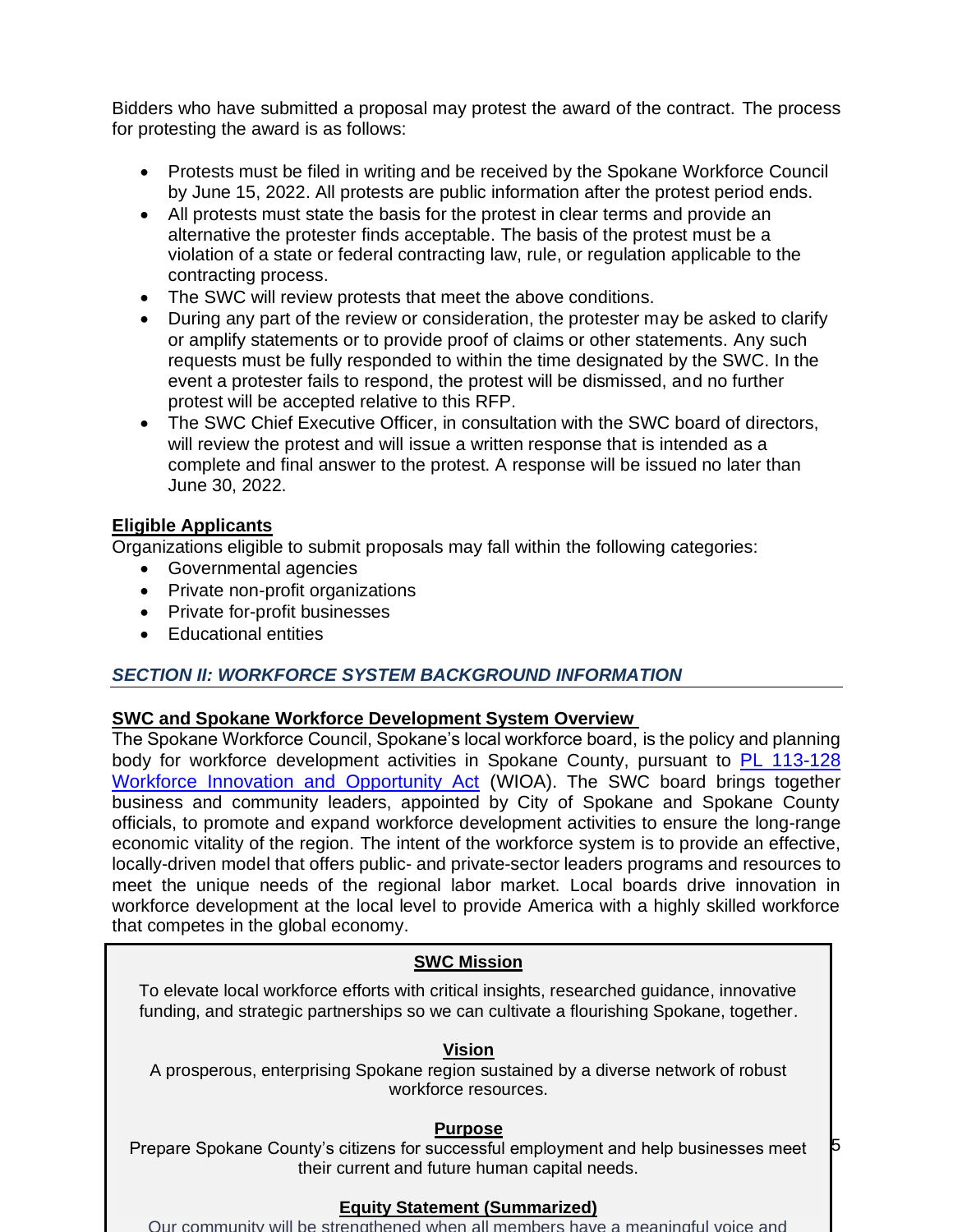The SWC oversees the Spokane WorkSource System and provides a portion of the funding necessary to operate the system, including through the WIOA Title I Adult, Dislocated Worker, and Youth program funding. The SWC oversight responsibilities include designation of the operators, administration of WIOA Title I program services, management of the [Spokane](https://spokaneworkforce.org/workforce-resources/plans-mous/)  [WorkSource System Memorandum of Understanding Infrastructure Funding Agreement,](https://spokaneworkforce.org/workforce-resources/plans-mous/) certification of WorkSource Spokane and affiliated service sites, setting of local performance standards, and other duties as assigned in the federal workforce law (WIOA) and associated regulations. The overarching intent of the SWC is to help create a vibrant economy by leading and convening a workforce development system that can provide a skilled workforce that meets regional business needs.

#### **Goals for Spokane Workforce Development Area 2020-2024**

The SWC's 2020-2024 [Local Integrated Workforce Plan](https://spokaneworkforce.org/workforce-resources/plans-mous/) defines its mission, vision, goals, and objectives, which reflect the need to provide multiple pathways toward creating a quality workforce for the various skill levels and occupations that support the regional economy. All bidders are encouraged to review this plan. In addition to remaining focused on the goals and target sectors defined in the integrated workforce plan, the SWC will continue to operate under the following guiding principles:

- Think and act as an integrated system that shares common goals, yet services are delivered by various partners with the best capabilities.
- Maintain and expand a delivery system that is responsive to employers, with services prioritized to respond to high-demand occupations and critical job needs of targeted industry sectors.
- Regularly review program and service performance for quality improvement and adapt to meet changing needs.

#### **SWC Roles and Responsibilities as a Local Board under WIOA**

To ensure a well-coordinated workforce system, and per federal law, the SWC will take a lead role in the following efforts:

- Conduct workforce research and regional labor market analysis
- Convene regional workforce system stakeholders
- Direct services to businesses/business engagement strategies
- Develop career pathways
- Implement technology for the WorkSource System
- Coordinate with postsecondary education providers for workforce development efforts and related programming

#### *SECTION III: FUND SOURCE INFORMATION*

#### **Workforce Innovation and Opportunity Act (WIOA) Funding Overview**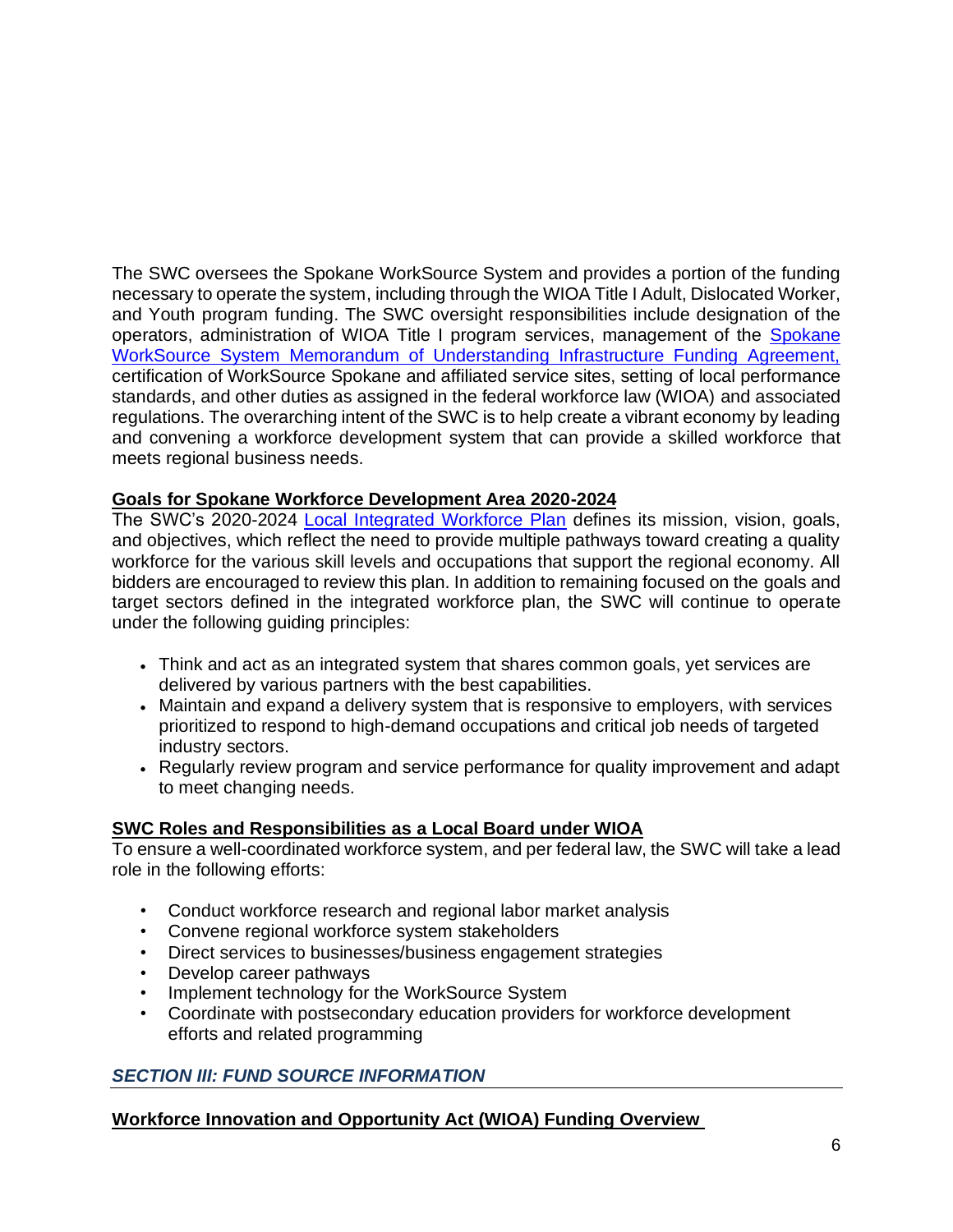This RFP was prepared based upon the [Workforce Innovation and Opportunity Act of 2014](https://www.doleta.gov/wioa/) (WIOA) and associated U.S. Department of Labor and Washington State regulations and guidance. WIOA was implemented to consolidate, coordinate, and improve employment, training, literacy, and vocational rehabilitation programs in the United States, and provides the framework for a national workforce preparation system that is flexible, responsive, customer-focused, and locally managed. Mandatory partners include WIOA Title I Adult, Dislocated Worker, and Youth programs; WIOA Title II Adult Education and Family Literacy; WIOA Title III Wagner-Peyser services; WIOA Title IV Vocational Rehabilitation; and others specified in the Act. Bidders are strongly encouraged to read this [Training and Employment](https://wdr.doleta.gov/directives/corr_doc.cfm?DOCN=6455)  [Guidance Letter](https://wdr.doleta.gov/directives/corr_doc.cfm?DOCN=6455) 04-15 issued by the U.S. Department of Labor that outlines the vision for the One-Stop System under WIOA.

The three hallmarks of WIOA include:

- The needs of businesses and workers drive workforce solutions, and local boards are accountable for this within the communities they serve.
- One-Stop Centers (WorkSource centers) provide excellent customer service and focus on continuous improvement.
- The workforce system supports strong regional economies and plays an active role in community and workforce development.

The WIOA system is built around the following key principles:

- Increase access and opportunity, particularly for those individuals with barriers to employment, to ensure success in the labor market.
- Support the alignment of workforce investment, education, and economic development systems in support of a comprehensive, accessible, and high-quality workforce development system.
- Improve the quality and labor market relevance of workforce investment, education, and economic development efforts to provide workers with the skills and credentials necessary to secure and advance in employment with family-sustaining wages; and to provide employers with the skilled workers they need to succeed in a global economy.
- Promote improvement in the structure and delivery of services to better address the employment and skill needs of workers, job seekers, and employers.
- Increase the prosperity of workers and employers and the economic growth of communities, regions, and states, and the global competitiveness of the United States.
- For purposes of Title I, to provide workforce investment activities through statewide and local workforce development systems that increase the employment, retention, and earnings of participants and increase attainment of recognized postsecondary credentials by participants; and as a result, improve the quality of the workforce, reduce welfare dependency, increase economic self-sufficiency, meet the skill requirements of employers, and enhance productivity and competitiveness.

## *SECTION IV: EVALUATION AND SELECTION PROCESS*

The SWC Services and Oversight Committee, in partnership with the Youth Career Readiness Network, on behalf of the SWC Executive Committee, will be responsible for the proposal review and selection process. The review committee will be comprised of individuals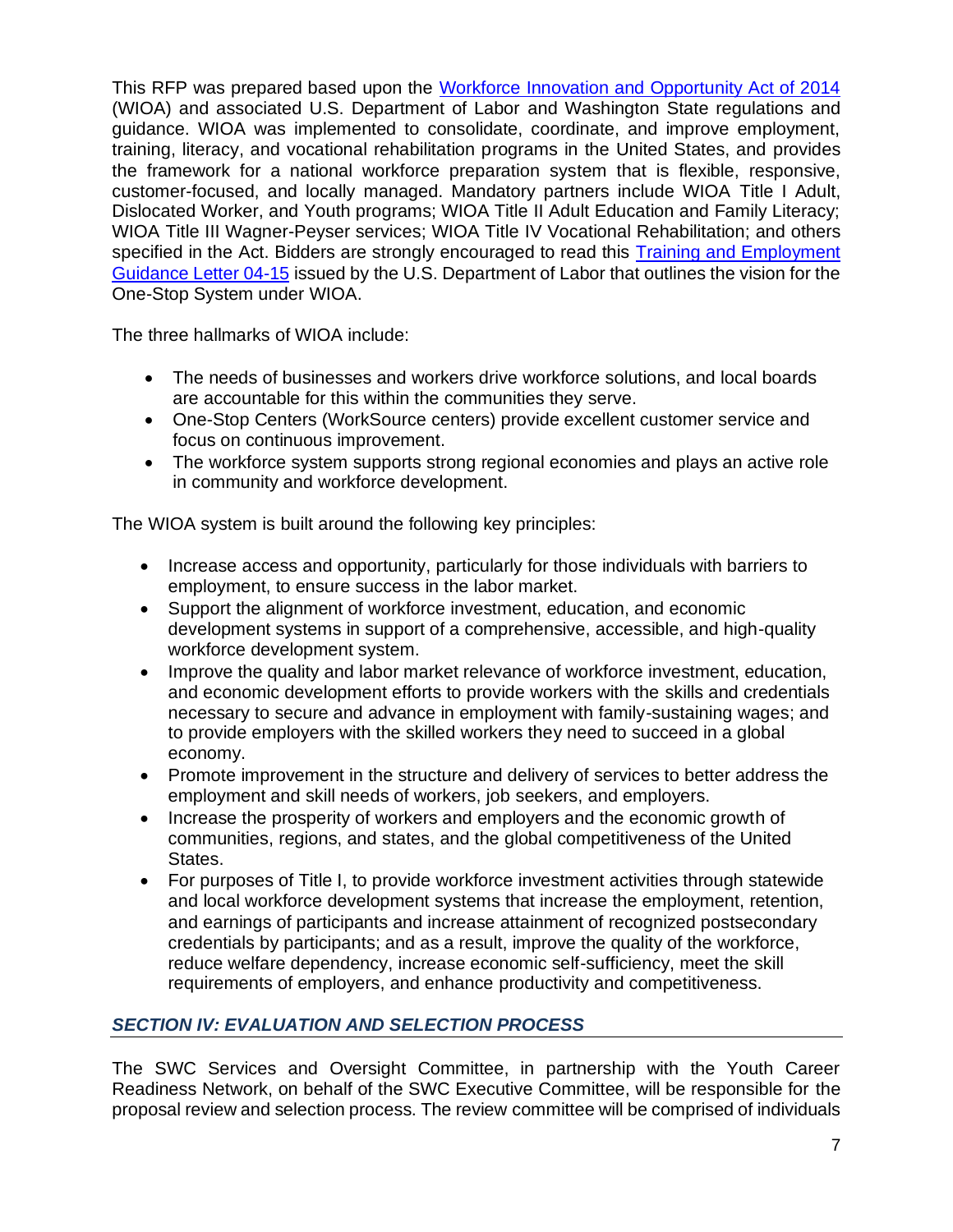who have no fiduciary interest in services offered through this RFP. SWC staff do not score proposals. Committee members will review and score proposals according to the criteria and assigned points specified in this RFP (points details are listed in Section VIII). Provisional awards will be made on May 26, 2022 by the SWC's Executive Committee, with the final vote occurring during the June 8, 2022 Spokane Workforce Council (full council) meeting.

| Dates (2022)* | <b>Activity and Time (Local Time)</b>                                                                                                                                                            |
|---------------|--------------------------------------------------------------------------------------------------------------------------------------------------------------------------------------------------|
| February 25   | RFP released and available at www.spokaneworkforce.org                                                                                                                                           |
| March 4       | Pre-registration for Bidders' Conference to admin@spokaneworkforce.org<br>(see SWC website for additional information)                                                                           |
| March 10      | Bidders' Conference - 11:00 a.m. (see website for additional information)                                                                                                                        |
| April 27      | Written Q&A deadline - 5:00 p.m. All questions must be submitted in writing<br>to admin@spokaneworkforce.org. Note that all questions and answers will<br>be posted publicly on the SWC website. |
| May 3         | Proposals due electronically to admin@spokaneworkforce.org by 12:00 p.m.<br>(noon). Late proposals will not be accepted.                                                                         |
| May 4 - 17    | Evaluation of proposals                                                                                                                                                                          |
| May 18        | Bidding entities selected to present on 5/23 will be notified by 5:00 p.m.                                                                                                                       |
| May 23        | Presentations by selected bidders (by invitation only)***                                                                                                                                        |
| <b>May 26</b> | SWC Executive Committee proposal award approval                                                                                                                                                  |
| May 27        | Provisional contract award announcement                                                                                                                                                          |
| June 1 - 15   | Contract negotiations                                                                                                                                                                            |
| June 8        | Spokane Workforce Council Board of Directors vote on selected providers                                                                                                                          |
| June 15       | Deadline for appeal by COB                                                                                                                                                                       |
| July 1        | Contractors begin delivering services                                                                                                                                                            |

#### *SECTION V: TIMELINE*

\*The SWC reserves the right to make changes to the timeline.

\*\*The SWC will offer a single Bidders' Conference for all four RFPs currently posted. To ensure a productive conference, questions may be submitted in advance to [admin@spokaneworkforce.org,](mailto:admin@spokaneworkforce.org) which will allow staff time to research each question thoroughly.

\*\*\* The SWC reserves the right to ask selected bidders to give a presentation and participate in a question-and-answer session with the review committee.

#### *SECTION VI: ESTIMATED AWARD*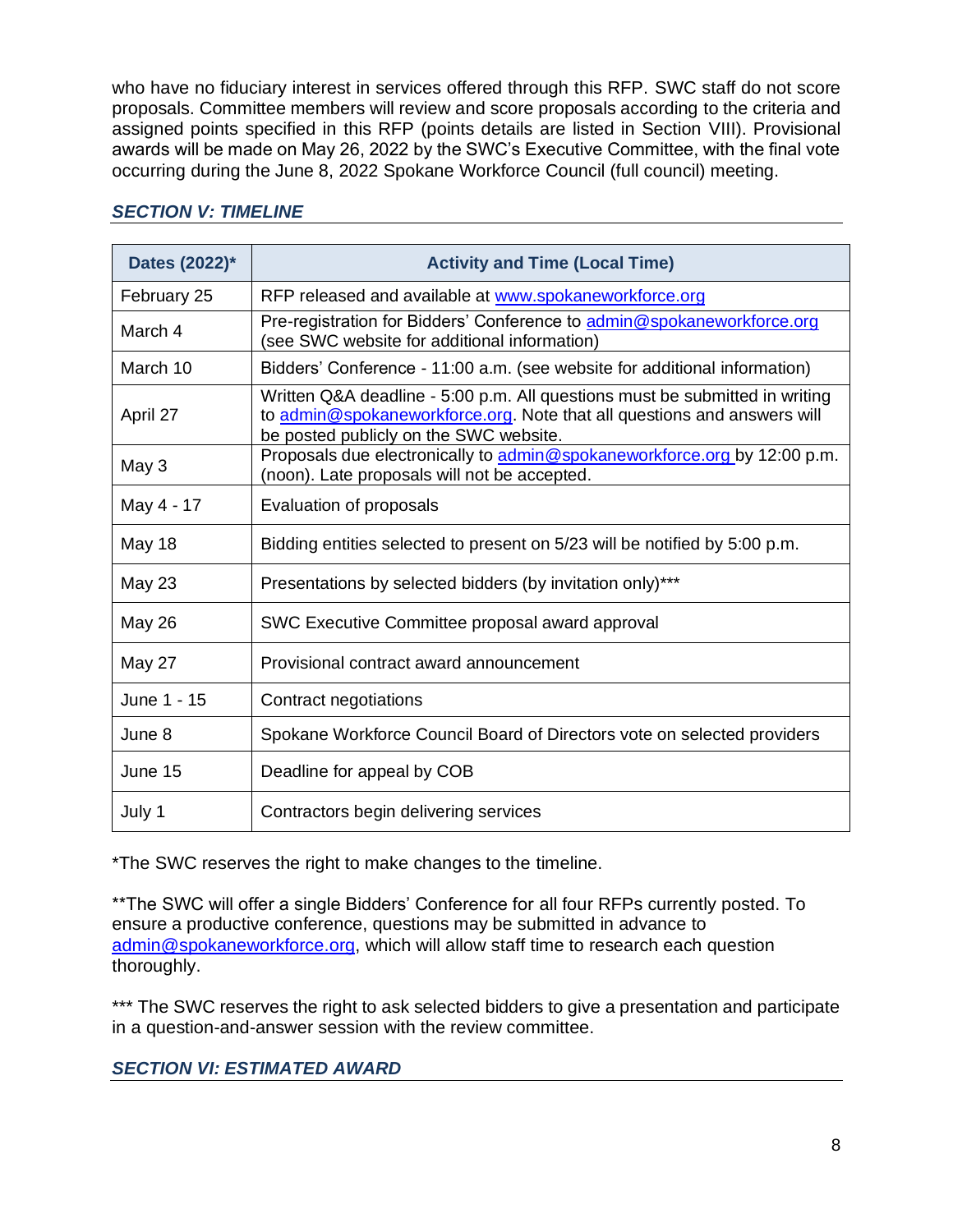## **PROGRAM YEAR 2022-2023 ESTIMATED FUNDING ALLOCATION**

#### **WorkSource System Talent Solutions**  $$340,000$

#### Budget Specifics

- Budget must include all costs associated with operating the contract including salary, benefits, indirect, travel and rent.
- Rent at WorkSource will be paid via Infrastructure Funding Agreement (IFA) and should be budgeted at \$1,000 per month. This figure includes all costs necessary to have the operator at WorkSource – rent, electricity, computer, IT support, supplies, desk phone, etc. (\$12,000 annually).
- Bidders must include \$500 annually per FTE member for Infrastructure Funding Agreement *Other Shared Costs*.
- Refer to [budget form](https://spokaneworkforce.org/wp-content/uploads/2022/01/Sub-budget-template-NO-direct-client-services.xlsx) for additional information.

#### *SECTION VII: DESIGN*

#### **Talent Solutions Overview**

In order to deliver on the aspirations of the [SWC Local Integrated Workforce Plan,](https://spokaneworkforce.org/workforce-resources/plans-mous/) the vision for a functionally integrated WorkSource Campus, WIOA and the SWC board of directors, we are seeking a consortium to provide talent solution services on behalf the SWC and the entire WorkSource System in coordination with three sites on the WorkSource Campus: WorkSource Spokane, Next Generation Zone, and the Resource Center of Spokane County. The intent of **[Talent Solutions/business services](https://worksourcespokane.com/employers)** is to connect employers to workforce development resources with the goals of strengthening and growing the economy, supporting job creation and meeting the hiring needs of employers.

Engagement with business is the cornerstone of our model, which the SWC and partners currently fund using WIOA Title I (funding issued via this RFP), as well as WIOA Titles II, III and IV, WorkFirst-Temporary Assistance for Needy Families (TANF) and other grant funding. According to WIOA law, business services are intended to promote, market, connect, and provide access to initiatives to assist employers such as:

- Connecting job seekers and employers by facilitating relationships
- Recruiting employers to American Job Centers
- Industry and sector strategies
- Career pathway initiatives
- Layoff Response Services
- On-the-job training programs
- Customized training programs
- Apprenticeship promotion
- Federal Bonding
- Work Opportunity Tax Credit

These initiatives are designed to meet the needs of employers in relation to the economic needs of their respective regions. In order to establish a professional presence when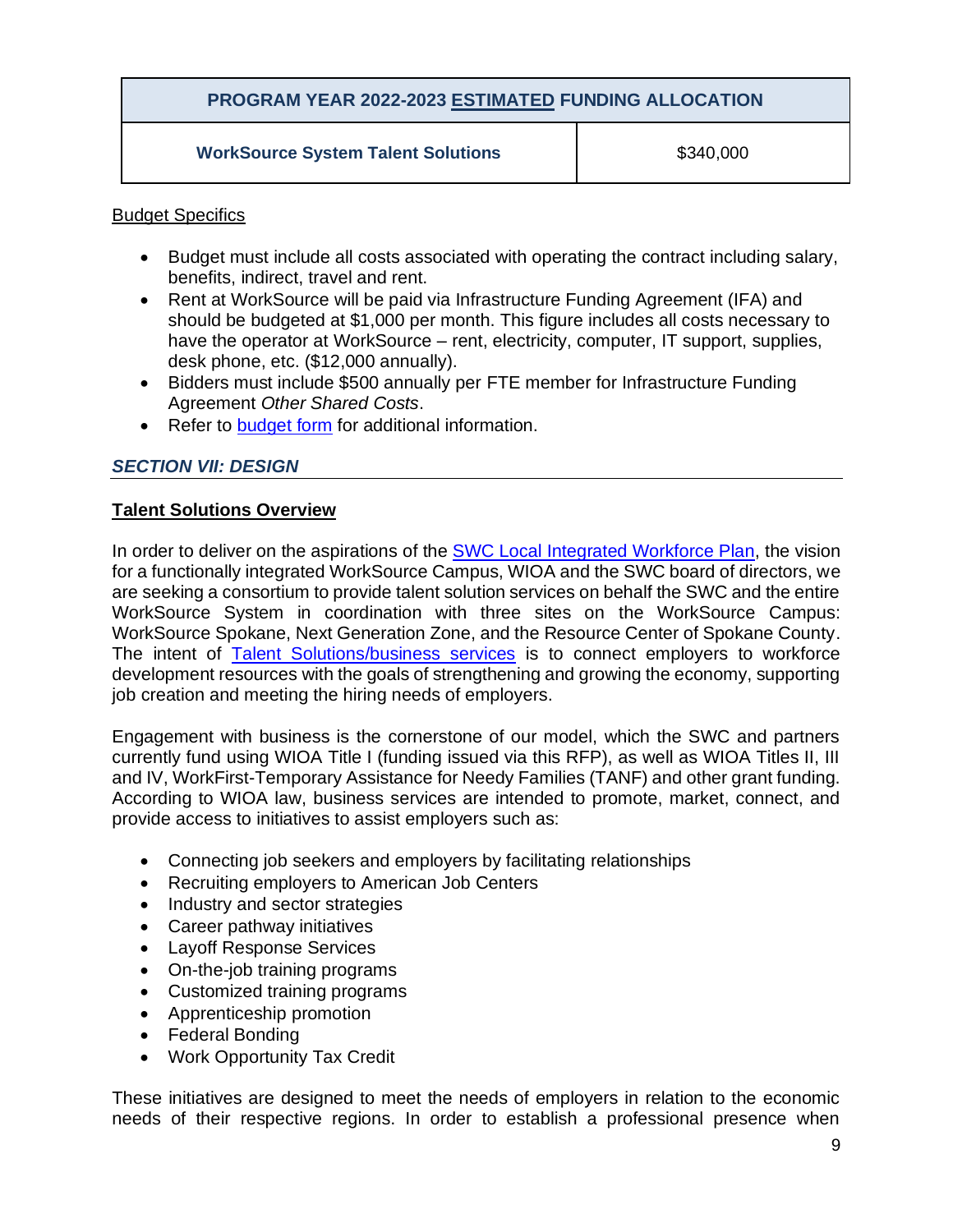engaging with employers, it is imperative that the Talent Solutions Team have an in-depth understanding of all the services outlined. Talent Solutions Team members must be flexible in their abilities to respond to employers' current needs. This will require team members to adjust between traditional "transactional" engagements and more strategic "transformational" service provision. The Talent Solutions Team must be proficient in providing suggestions on how services can work in concert to maximize positive results for the employers they serve, allowing for a stacked level of service delivery where appropriate.

## **Talent Solutions Goals 2022-2023**

Based on the services allowable under WIOA, as well as guidance from the Spokane Workforce Council Board of Directors, goals for the contracts associated with this RFP will include:

- 1. Increased community awareness of the services available through targeted engagement strategies. Specific goals will be negotiated with the successful bidders.
- 2. Increased number of businesses receiving services from the Talent Solutions Team. Specific goals will be negotiated with the successful bidders.
- 3. A wide variety of workshops and course offerings for employers, including in-person and via a virtual platform. Specific goals will be negotiated with the successful bidders.
- 4. Connections between WorkSource System staff and employers for [On-the-Job](https://spokaneworkforce.org/wp-content/uploads/2019/04/W410R1-OJT-090117.pdf)  [Training](https://spokaneworkforce.org/wp-content/uploads/2019/04/W410R1-OJT-090117.pdf) (OJT) placements in various sectors that meet business needs (not necessarily management of the OJT contracts). Specific goals will be negotiated with the successful bidders.
- 5. Partnership with WorkSource sites to respond to regional talent needs. These needs will be communicated to the team via SWC sector strategy reports and through regular formal and informal communication.
- 6. Marketing/promotion of SWC-prioritized sector information to WorkSource Campus sites, as well as all Connection and Affiliate Sites, to increase awareness of business needs.
- 7. Creation of various methods of promoting and filling hard-to-fill job openings in Spokane. Specific goals will be negotiated with the successful bidders.
- 8. Develop a Continued Quality Improvement process to monitor employer satisfaction with services provided by the Talent Solutions Team. Specific goals will be negotiated with the successful bidders.
- 9. All activities listed below are offered, and these activities are provided by professional, highly-qualified staff who meet the minimum skill requirements listed in this RFP.

## **Talent Solutions Activities**

The following activities will be provided by the Talent Solutions Team under the leadership of the Talent Solutions Manager and functional oversight of the SWC Vice President of System Advancement, with ultimate approval/decision residing with the SWC.

Provision of Basic Talent Solutions Services

- Market and provide talent solutions services within Spokane County or within the Spokane region per approval by the SWC.
- Establish relationships with area employers in order to learn about and ultimately assist with their workforce needs.
- Provide recruitment and placement assistance for employers that meets their needs.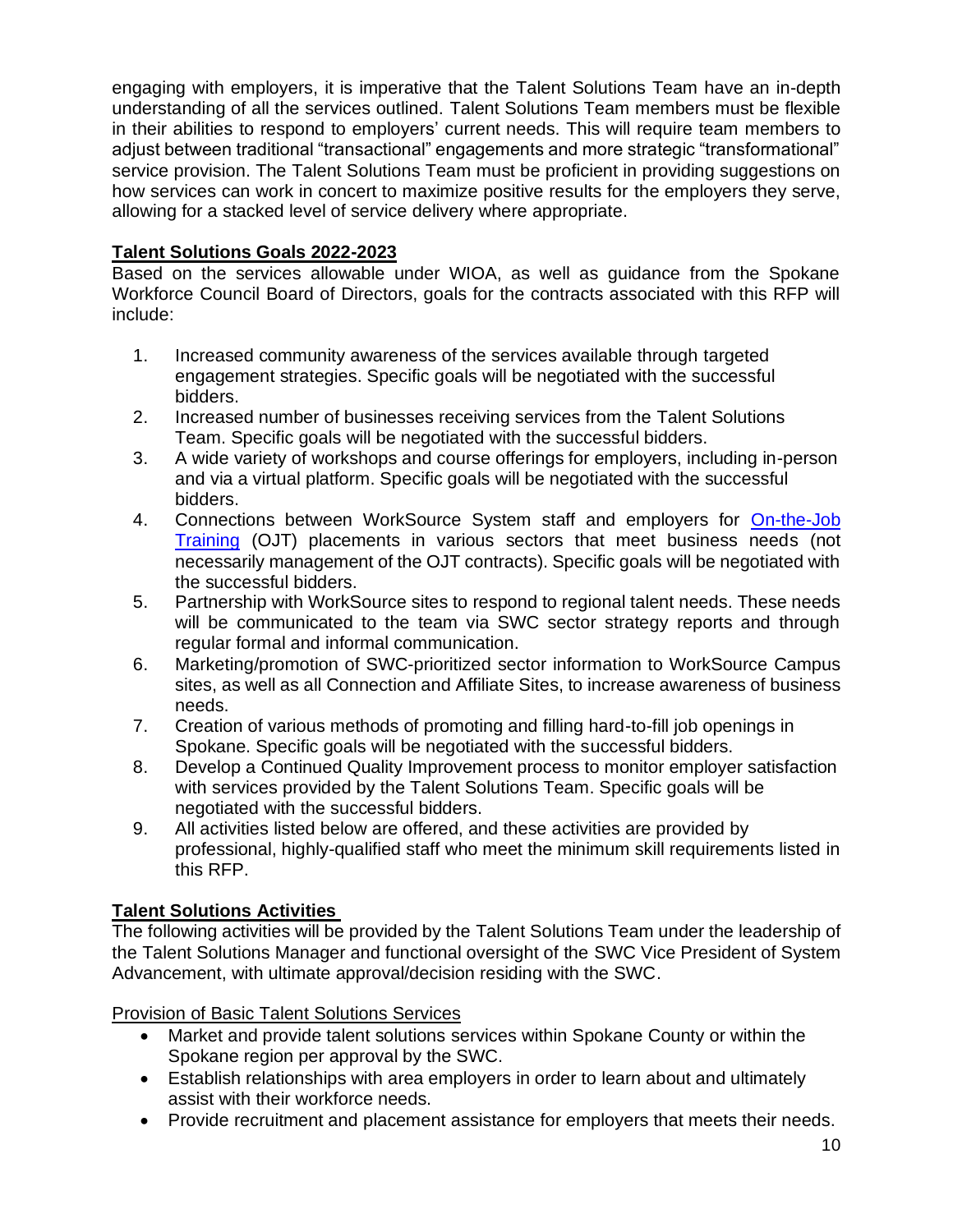- Understand regional business needs and communicate those needs to the broader WorkSource System.
- Assist businesses with various governmental program offerings, e.g. Federal Bonding, Work Opportunity Tax Credit, etc.
- Connect businesses with labor market information and industry reports utilizing data provided by the Employment Security Department's Regional Economist, as well as from data sources made available by the SWC.
- Assist with crafting effective job postings and reviewing job descriptions which meet current industry trends and ensure the efficacy of the job postings/descriptions in encouraging a diverse applicant pool.
- Promote resources available on [www.worksourcewa.com,](http://www.worksourcewa.com/) or its replacement, and [www.worksourcespokane.com.](http://www.worksourcespokane.com/)
- Develop targeted outreach and engagement strategies to increase the number of employers working with Talent Solutions.

## Specialized Talent Solutions Services

- In partnership with the Division of Vocational Rehabilitation, provide workplace accommodation consultation, assessment and training for employers hiring/employing persons with disabilities.
- Using various methods, support businesses in filling hard-to-fill job openings in Spokane.
- Assist with candidate screening by serving on interview committees, reviewing applications, or other methods developed by the team.
- Conduct business needs assessments including skill gaps of incumbent workforce, and coordinate services and resources to assist.
- Research and be familiar with a wide variety of pre-employment assessments, including those most commonly used in our region; and promote assessment options as they meet business need.
- Encourage employer access to resources provided through grants and tax funding.
- Consult employers on how to reduce high employee turnover rates.
- Provide information concerning retention and recruitment strategies as they relate to labor market trends.

## Talent Pipeline Development and Placement Services

- Develop On-the-Job Training accounts on behalf of [WorkSource Spokane](https://worksourcespokane.com/) and Next [Generation Zone.](https://nextgenzone.org/)
- Assist WorkSource System with strategies to recruit individuals into in-demand sectors to ensure local employers have the talent pipeline they need to sustain and grow their business(es).
- Assist employers with internships, apprenticeships, customized skills training, and incumbent worker training as requested.
- Promote and connect employers with veteran hiring programs and explain the benefits and incentives offered to employers for hiring veterans.

Employer Workshops, Courses and Events

- Offer and/or coordinate customized large- and small-scale community-wide job fairs and events.
- Offer and/or coordinate Featured Employer sessions and company-specific hiring [events](https://worksourcespokane.com/employers/employer-events) in partnership with [WorkSource Spokane](https://worksourcespokane.com/) and [Next Generation Zone.](https://nextgenzone.org/)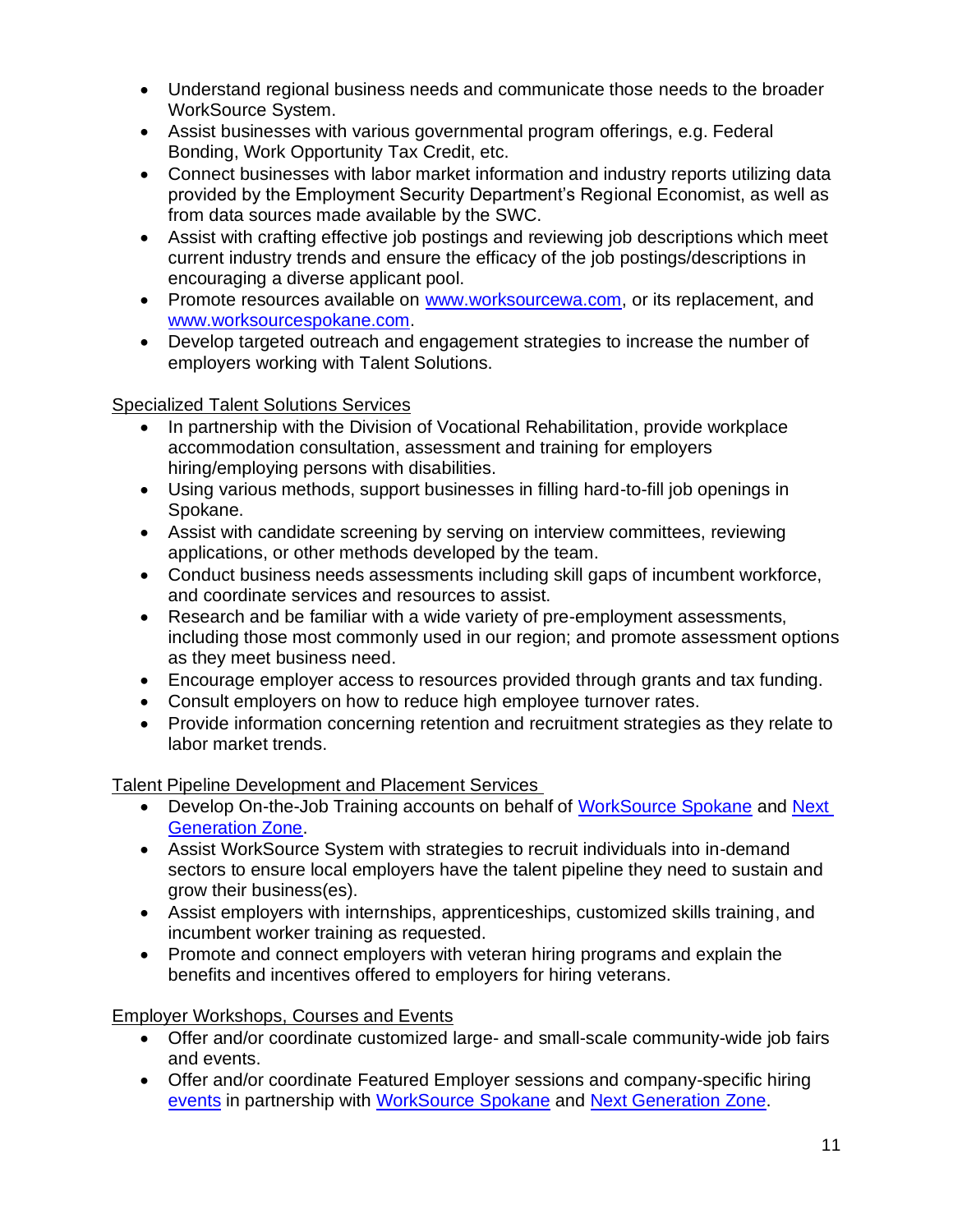- Conduct industry-specific and targeted job fairs, including assistance meeting equal opportunity requirements.
- Coordinate and conduct business engagement events in SWC-targeted industries (see [Local Integrated Workforce Plan](https://spokaneworkforce.org/workforce-resources/plans-mous/) for more information).
- Develop and provide courses and trainings, both no-cost and potentially fee-based, in-person and via a virtual platform, on workforce topics such as:
	- o Behavioral interviewing
	- o Succession planning
	- o Using assessments in the hiring process
	- o Americans with Disabilities Act
	- o Diversity, Equality, and Inclusion in the workplace
	- o Employment law
	- o Best practices on promoting from within
	- o Hiring veterans and military spouses

#### Partnership Development

- Explore in-depth partnership opportunities with area employers, such as identifying businesses to promote Talent Solutions activities and WorkSource System offerings, e.g., hiring events, job fairs, tours, sector reports, etc.
- Create and maintain an engagement strategy with the Inland Northwest Society of Human Resource Management (INSHRM) and the four area Chamber of Commerce Associations (GSI, Spokane Valley, West Plains, and Deer Park).
- Establish and maintain effective relationships with firms that can respond to business needs including economic development, small business development centers, labor organizations, education partners, Washington State Department of Commerce, and other associations.

#### Layoff Aversion and Layoff Response

- Coordinate comprehensive layoff response (Rapid Response) strategies and outplacement assistance in partnership with the Workshop and Assessment Team at WorkSource:
	- $\circ$  Immediately contacting an affected employer to assess the layoff situation and develop a strategy to address it.
	- $\circ$  Providing on-site contact with employers and labor unions, as applicable, to assist affected workers.
	- $\circ$  Convening service partners to deliver services to affected businesses and workers.
	- $\circ$  Coordinating targeted hiring events to connect businesses with available workers.
	- o Coordinating with WorkSource to connect affected employees to workshops and other needed group intervention activities. Such services include:
		- Reviewing affected workers' assistance needs;
		- Providing workshops to assist with career transition, job search, résumé preparation, and interviewing techniques;
		- Assessing re-employment prospects for workers in the local community; and
		- **•** Providing information on resources to meet the short- and long-term needs of affected workers.
- Develop comprehensive [layoff aversion](https://businessengagement.workforcegps.org/blog/Rapid-Response/2017/07/19/14/25/Rapid-Response-Regulations-Series-6-Layoff-Aversion) strategies and activities to prevent or minimize unemployment, including: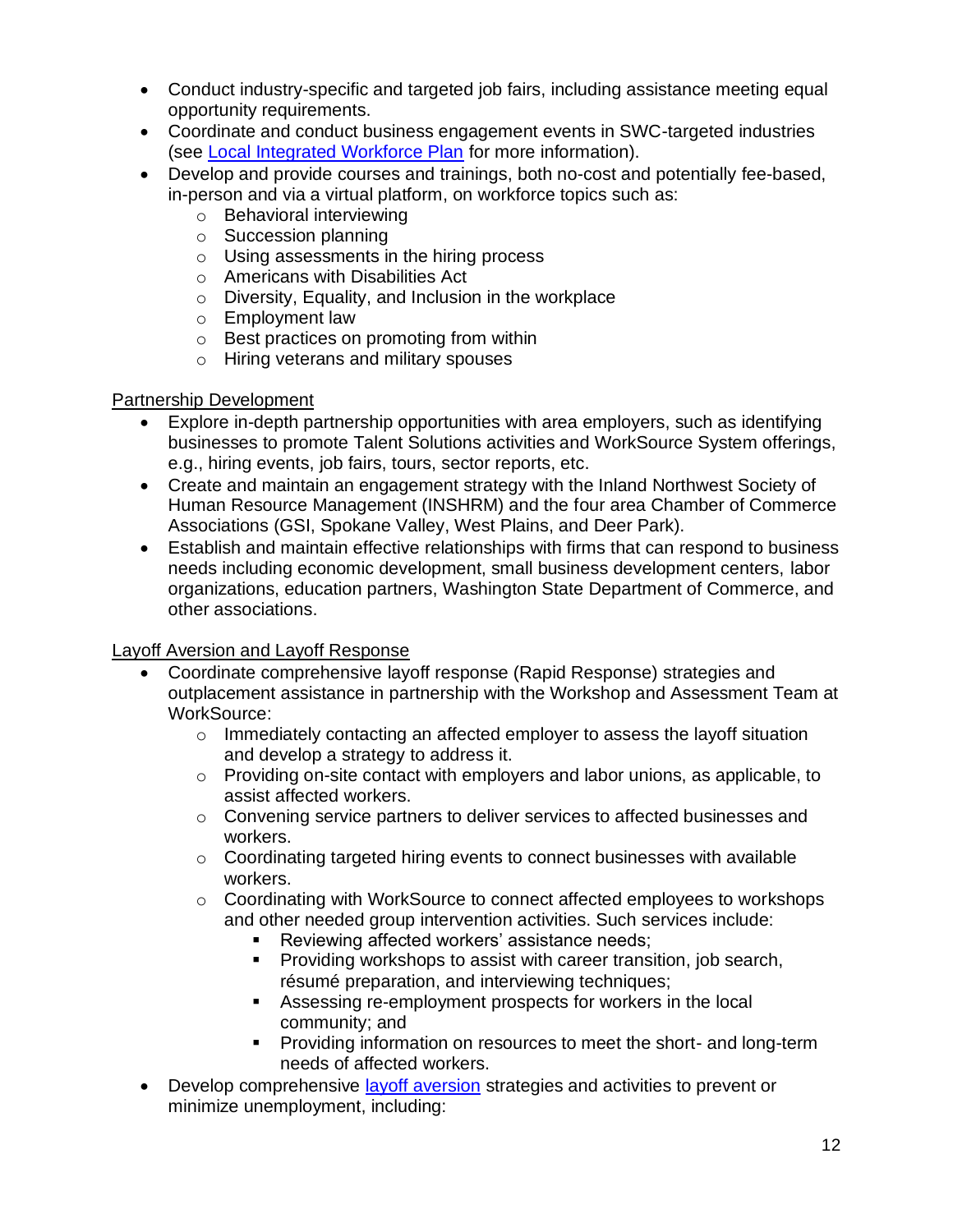- $\circ$  Ongoing engagement, partnership, and relationship-building activities with businesses to create an environment for successful layoff aversion efforts.
- $\circ$  Provide assistance to employers in managing reductions in force, which may include early identification of firms at risk of layoffs and assessment of the needs of and options for at-risk firms.
- o Connecting businesses to resources such as business assistance programs, market analyses and economic development activities to address needs and prevent layoffs.
- o Work with SWC's VP of System Advancement to develop systems and processes for identifying and gathering information for early warning of potential layoffs or opportunities for layoff aversion.
- $\circ$  Providing reports to the SWC on collected business intelligence that provides trends, patterns, statistics, and figures that help to develop strategies to retain, attract and expand jobs.

#### Data and Tracking

- Track all services in the data management information system provided by the State of Washington.
- Enter all outreach, engagement and services provided into the customer resource management (CRM) tool provided by the SWC.
- Collect information from employers regarding in-demand skills, competencies and industry-valued certificates/credentials and provide trend data to the SWC.

#### Sector Partnerships/Sector Strategies

The Spokane Workforce Council will convene employers and educators to work on sector partnership initiatives and sector strategies and will work with the TST to advance these efforts. Sector partnerships/strategies include designing workforce services in partnership with public schools, colleges, and universities to ensure education and training aligns with targeted industry needs. These sectors must also be aligned with economic and business development efforts to maximize effectiveness. To assist the SWC with this task, the Talent Solutions Team will:

- Build relationships with employers that reflect regional employment demands and/or disciplines for which customers are in training.
- Work with WorkSource System partners to develop a systematic approach regarding how employers will be contacted and how those contacts will be tracked.
- Assist the SWC in creating a strategic communications plan to build and/or expand WorkSource/Talent Solutions Center brand awareness with employers in Spokane County.

#### **Role of the SWC**

The SWC will provide labor market analysis, data and reports, approve all marketing materials or will work with the Talent Solutions Manager for an approval process, lead sector partnerships/strategies, and the SWC Vice President of System Advancement will functionally supervise the team manager. The Talent Solutions Manager will lead the Talent Solutions Team in cooperation with the SWC VP of System Advancement to ensure the team is working on behalf of all businesses and with the entire WorkSource System. The SWC VP of System Advancement will lead the team by functionally supervising the team manager; approving team strategies and goals; working on behalf of the SWC to implement changes and provide and/or coordinate staff training and continued professional development; and leading [equal opportunity](https://spokaneworkforce.org/wp-content/uploads/2019/08/SWC-Policy-WS810-Equal-Opportunity-080219.pdf) policy implementation and maintenance. The ultimate goal is to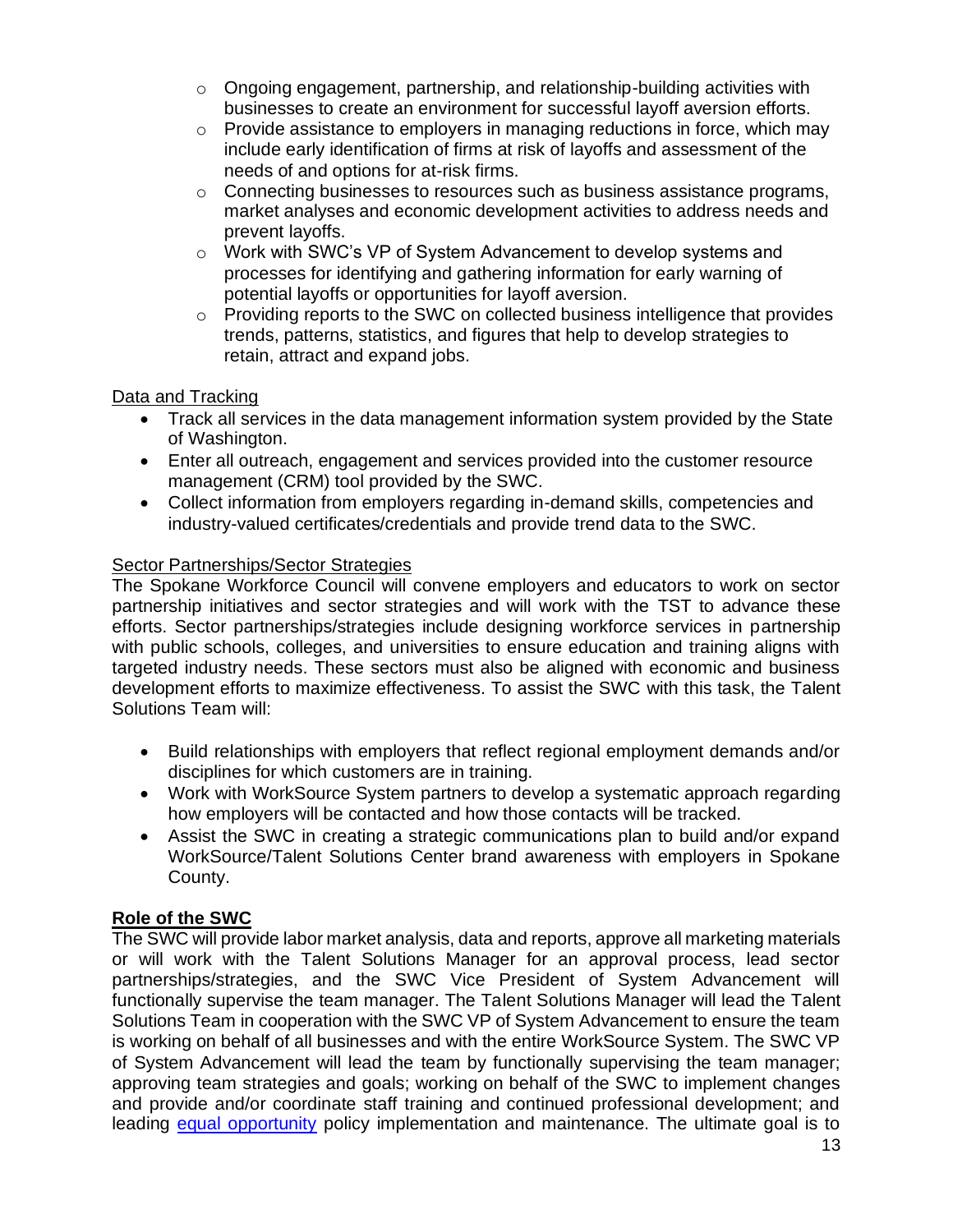have the team recognized as the go-to business resource for talent solutions in Spokane County.

## **Team Manager Essential Functions**

While we have made great strides in creating a dynamic, cutting-edge Talent Solutions Team, the Talent Solutions Manager will be responsible for continuing the team's growth and working with the SWC to operationalize our vision of this. Duties will include:

- Manage the day-to-day operations of the Talent Solutions Team with guidance and leadership from the SWC VP of System Advancement.
- Create and/or maintain a working environment that motivates staff and ensures a high level of staff morale while meeting performance targets.
- Develop and maintain a specific performance goals plan for team members that ensures all work described in this RFP is completed and provide reports to the SWC highlighting accomplishments and challenges on a quarterly basis.
- Develop and maintain a work and performance plan that aligns with the goals of WIOA Title I and other leveraged funding sources and is agreed to by all agencies employing Talent Solutions Team staff.
- Ensure all team members correctly collect and enter data into required data systems (statewide MIS and local CRM).
- Develop practices to manage work to ensure the team reaches WIOA employer performance targets.
- Participate in and/or facilitate meetings with employers to establish, expand and improve understanding and utilization of economic development programs and WorkSource System services.
- Organize or delegate the organization of employer forums and job fairs in coordination with WorkSource System partners.
- In coordination with the SWC, coordinate marketing and public relations efforts to promote awareness of Talent Solutions services, as well targeted marketing for job fairs, forums and other employer attended WorkSource Campus events.
- Represent the WorkSource System at community events, especially those designed for area employers.
- Attend meetings designed to attract or retain businesses in Spokane County.
- Obtain or maintain proficiency in providing labor market information, providing area profiles, providing wage survey data to determine prevailing wages, and disseminating market and wage information to employers, government agencies, and the local community.
- Provide presentations to employers and WorkSource System staff and partners relating to Talent Solutions.

## **Team Manager Essential Skills**

- Previous experience managing WIOA contracts, or a plan approved by the SWC to ensure strict adherence to all federal, state, and local regulations and policies.
- The ability to manage staff from various agencies, and the ability to make decisions on behalf of the team with guidance from the SWC and in work partnership with consortium agencies.
- Be an inspirational, goal-driven and highly professional leader.
- The ability to implement, with assistance from the SWC, a wide variety of rules and regulations including WIOA federal law and [SWC Policies.](https://spokaneworkforce.org/workforce-resources/policies/)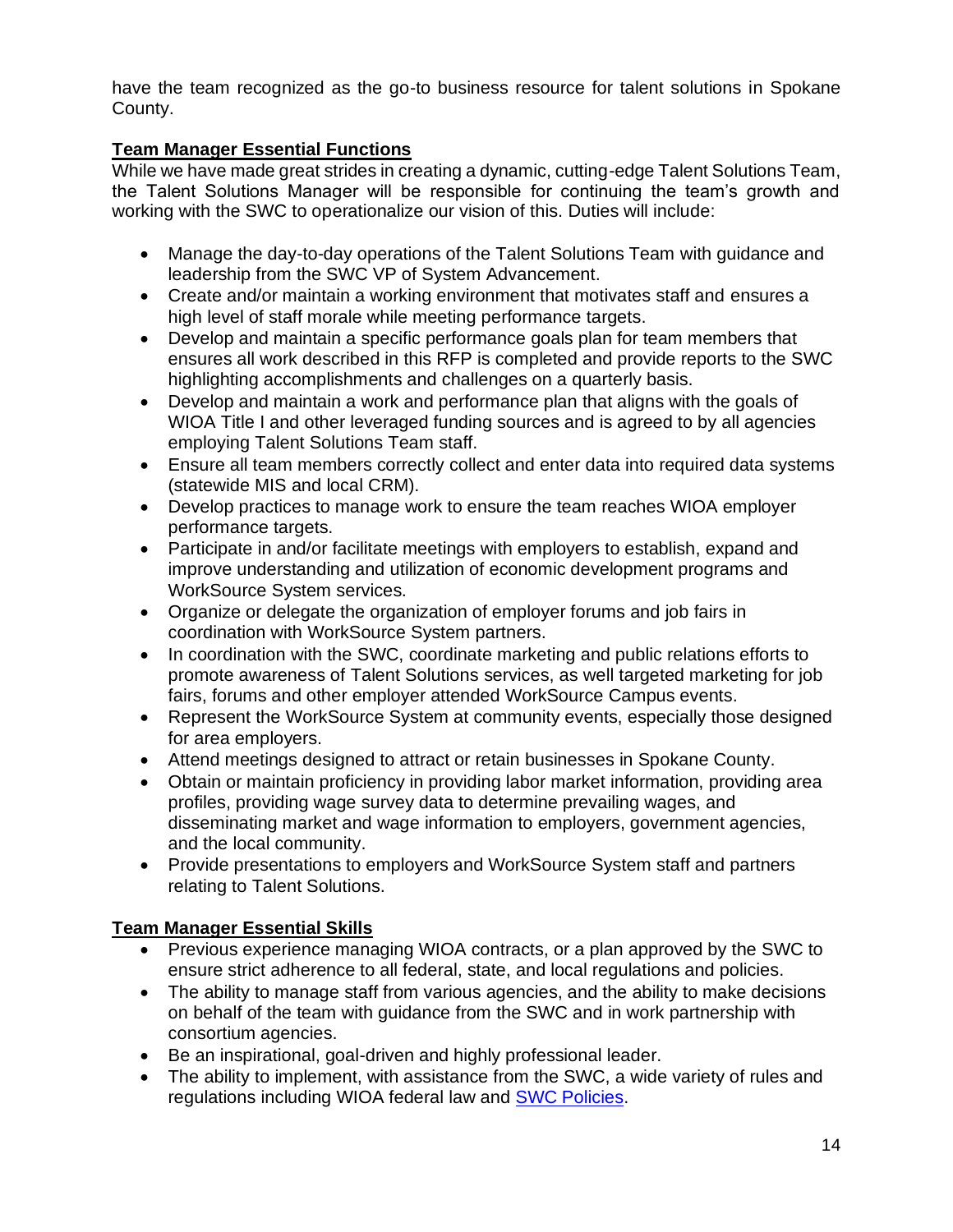- The ability to ensure the team reaches goals while utilizing an inclusive, partnershipbased approach.
- Be familiar with Customer Centered Design and Continuous Quality Improvement principles and seek to utilize them as much as possible to enhance service delivery.
- Be a skilled communicator who is flexible and willing to communicate changes as the needs of the WorkSource Campus evolve.
- Be willing to negotiate and compromise to achieve mutually beneficial goals.
- Have a commitment to partnership.

## **Team Member Essential Skills**

- Trusted and dependable business service professional.
- Skilled at addressing the talent development needs of businesses both from a transactional and transformational lens.
- Ability to build relationships with business representatives in order to connect them to the workforce development system, WorkSource Campus services, other available resources and services, business startup assistance, industry roundtables, human resource assistance, etc.
- Specialized in and focused on meeting the needs of businesses.
- Skilled at building long-term relationships to better understand and address business needs.
- Skilled at referring businesses to a network of services to support human resources development and business growth.
- The ability to contribute to the design and implementation of regional, industry-driven sector strategies.
- Thorough understanding of the needs of local job seekers, including an existing relationship with WorkSource or a plan approved by the SWC regarding how such a relationship will be formed and maintained.
- Ability to establish linkages between employers and job seeker services by coordinating closely with the WorkSource system.
- Knowledge of regional industries and employers.
- Strong business acumen and professional presence.
- Ability to work with various demographics, large and small businesses, and educational partners.
- Knowledge of the region, including demographic, economic, political, and social factors.
- Proven ability to deliver services using a consortium or partnership model.
- Ability to effectively and properly utilize both the statewide MIS and the local CRM for data entry after every contact with employers.
- Knowledge and compliance with the individual and team performance measures as outlined by the Talent Solutions Manager with assistance from the SWC.

## **Consortium Responsibilities**

In addition to providing the services outlined in this RFP, the selected consortium will also have a role in working with partners supporting other Talent Solutions Team staff (see following section) to achieve targets. Each agency providing staff for the team will be responsible for working through the team manager and the SWC's VP of System Advancement to ensure the work plan and day-to-day work of individual staff meet leveraged programs/funding streams goals as well as the overall team goals. The consortium is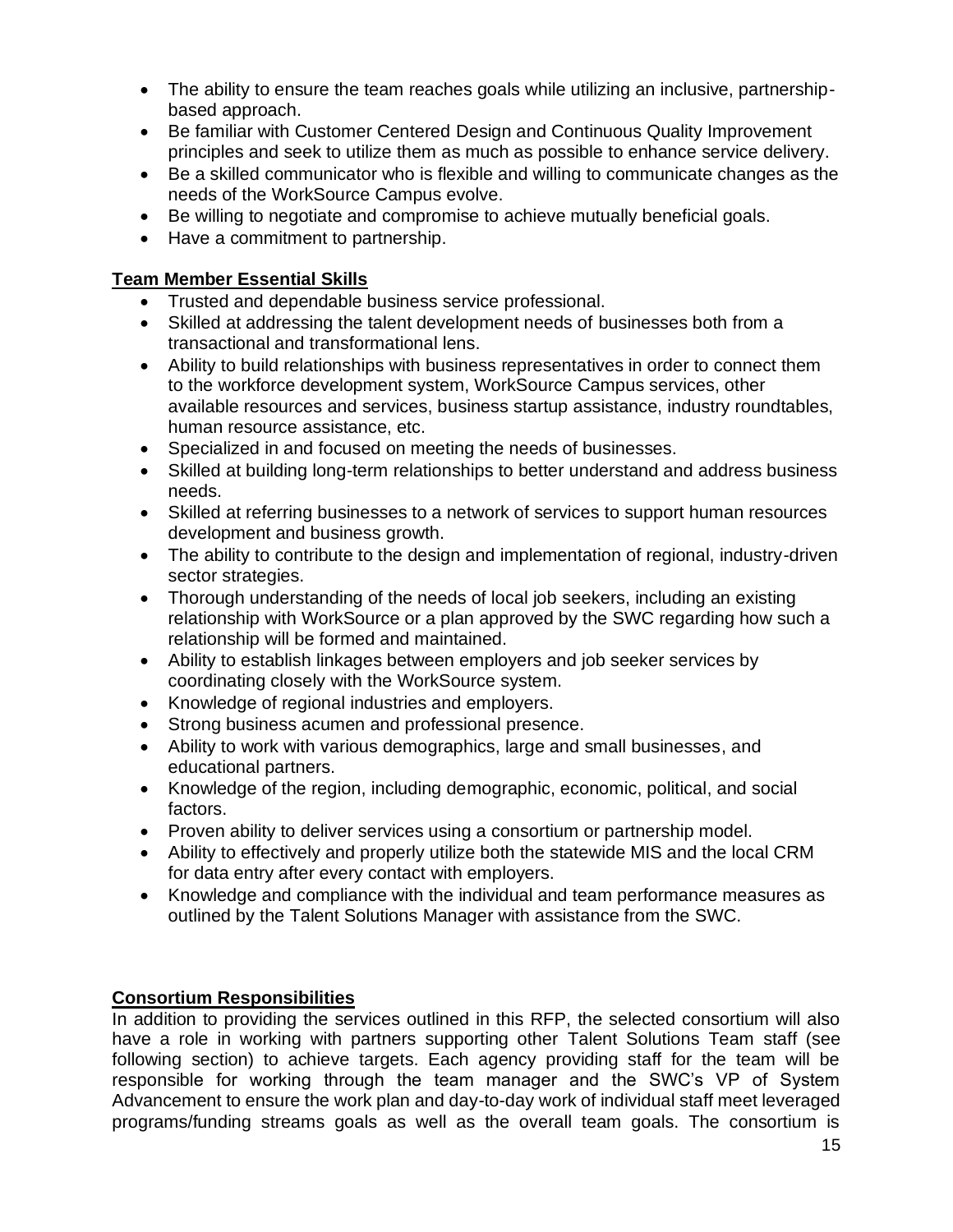expected to develop methods for ensuring the success of the team manager and individual staff, and the team manager is expected to honor the contributions of all funding streams, including associated program/contract goals, while also ensuring all staff on the team have the skills described above. As this team will be externally facing and representing the SWC and entire WorkSource system, it is critical that the selected consortium creates a process for determining and evaluating the staff and skills required to serve on this team. Additionally, the SWC's VP of System Advancement will have a role in determining if the staff members selected meet the needs of the team and the SWC's vision for talent solution services.

Staff Professional Development, Support, Employee Retention and Succession Planning It is important that staff members are provided opportunities to develop new skills and hone their current abilities, especially those that specially support Spokane's integrated service delivery model. It is expected that the consortium members will partner with the One-Stop Operator to plan for and offer professional development for staff, which may be in collaboration with other campus partners, in order to provide consistent and high-level training across the workforce system.

In 2022, the Spokane Workforce Council will be launching a learning management system, which will include real-time professional development opportunities as well as virtual trainings available 24/7. Initial training topics will include Workforce 101, Leadership Development, and Career Coaching.

Staff mental health, wellbeing, and work-life balance are also of high importance to the SWC. It is expected that each consortium agency will have inter-agency policies that allow for considerations for staff wellbeing, and it is also expected that each agency work with the One-Stop Operator and their program leadership to support staff.

Finally, one of the biggest lessons learned during the Great Resignation is that many companies were not prepared to replace and train workers, especially those in leadership positions. As such, we are asking bidding consortia to consider succession planning and cross-training, especially for management and leadership positions, as an area of focus for the 2022-2023 program year. Cross-training has also been shown to increase retention and job satisfaction.

#### **Current Talent Solutions Team Overview**

The current Talent Solutions Team by WorkSource Spokane consists of seven staff FTEs and one manager FTE representing the following agencies: Employment Security Department, Career Path Services and Division of Vocational Rehabilitation. As all may have some funding dedicated to Talent Solutions services in PY22, it is expected the selected consortium will work with these agencies to ensure the success of the Talent Solutions Team goals.

To assist bidders with creating their WIOA Title I budget(s), the following outlines the current funding sources that support Talent Solutions. The team currently consists of seven (7) team members, one team manager, support staff and agency leaders.

- Jobs for Veterans State grant
- Opportunity Partnership grant
- Temporary Assistance for Needy Families (TANF)
- WIOA Title I Adult and Dislocated Worker
- WIOA Title III Wagner-Peyser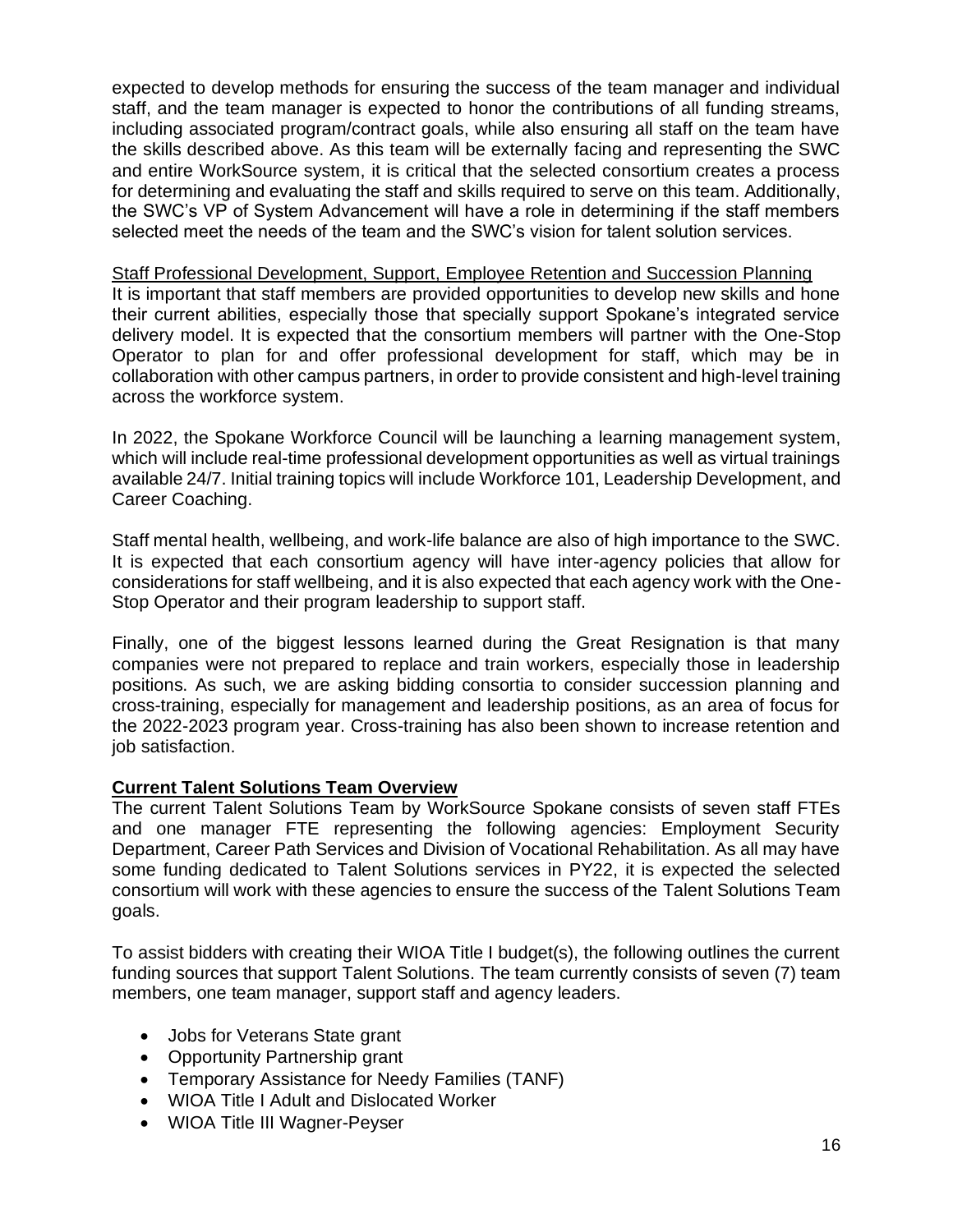• WIOA Title IV

#### **Functional Leadership**

In blended teams throughout the Spokane WorkSource System, members from multiple agencies serve on functional teams with a functional leader. This leader coordinates the dayto-day work/activities of the members of the team, and in many cases, the functional team leader may be from a different agency than some of the team members. It is important for staff members to distinguish the differences between their agency supervision and functional team leadership. The table below illustrates how functional leaders and agency supervisors share responsibility for staff supervision.

| <b>AGENCY SUPERVISOR</b>                    | <b>FUNCTIONAL LEADER</b>                |
|---------------------------------------------|-----------------------------------------|
| Conducts performance evaluations            | Provides input to agency supervisor for |
|                                             | performance evaluations                 |
| Approves agency staff vacations and other   | Coordinates team member leave requests  |
| leave requests                              | with agency supervisor based on         |
|                                             | operational needs                       |
| Approves agency staff travel requests and   | Coordinates team member travel requests |
| reimbursements                              | with agency supervisor based on         |
|                                             | operational needs                       |
| Prepares and provides specific agency       | Prepares and provides functional team   |
| required training for staff in coordination | specific training for team members      |
| with functional leader to mitigate impact   |                                         |
| upon the work of the team                   |                                         |
| Communicates outcomes of any issues         | Forwards issues regarding team members  |
| involving agency staff with the functional  | to the agency supervisor to assist in   |
| leader                                      | resolution                              |

#### **WorkSource Campus Hours of Operation and Closures**

To ensure a cohesive WorkSource Campus, as well as safety of staff and customers, the following hours of operation will apply to all sites. Each operator has the authority to close their respective site due to inclement weather or other necessity. Consistent hours of operation assists WorkSource Campus security with providing service during standard business hours. These hours apply to WorkSource Spokane, Next Generation Zone, and Resource Center of Spokane County. In addition to sites offering in-person services, it is understood that customers best served virtually should have that option available during the business hours outlined below.

- Buildings will be unlocked and open for customers from 9:00a to 5:00p Monday through Friday (Next Generation Zone - 8:00a to 4:30p).
- For sites opening to customers at 9:00a, staff training and professional development, staff meetings, and team meetings will occur from 8:00a to 9:00a
- All sites will be closed to customers the following days:
	- o New Year's Day January 1\*
	- o Martin Luther King, Jr. Day Third Monday in January
	- o President's Day Third Monday in February
	- o WorkSource System Staff Training Day One day each spring (April-June)
	- o Memorial Day Last Monday in May
	- $\circ$  Juneteenth June 19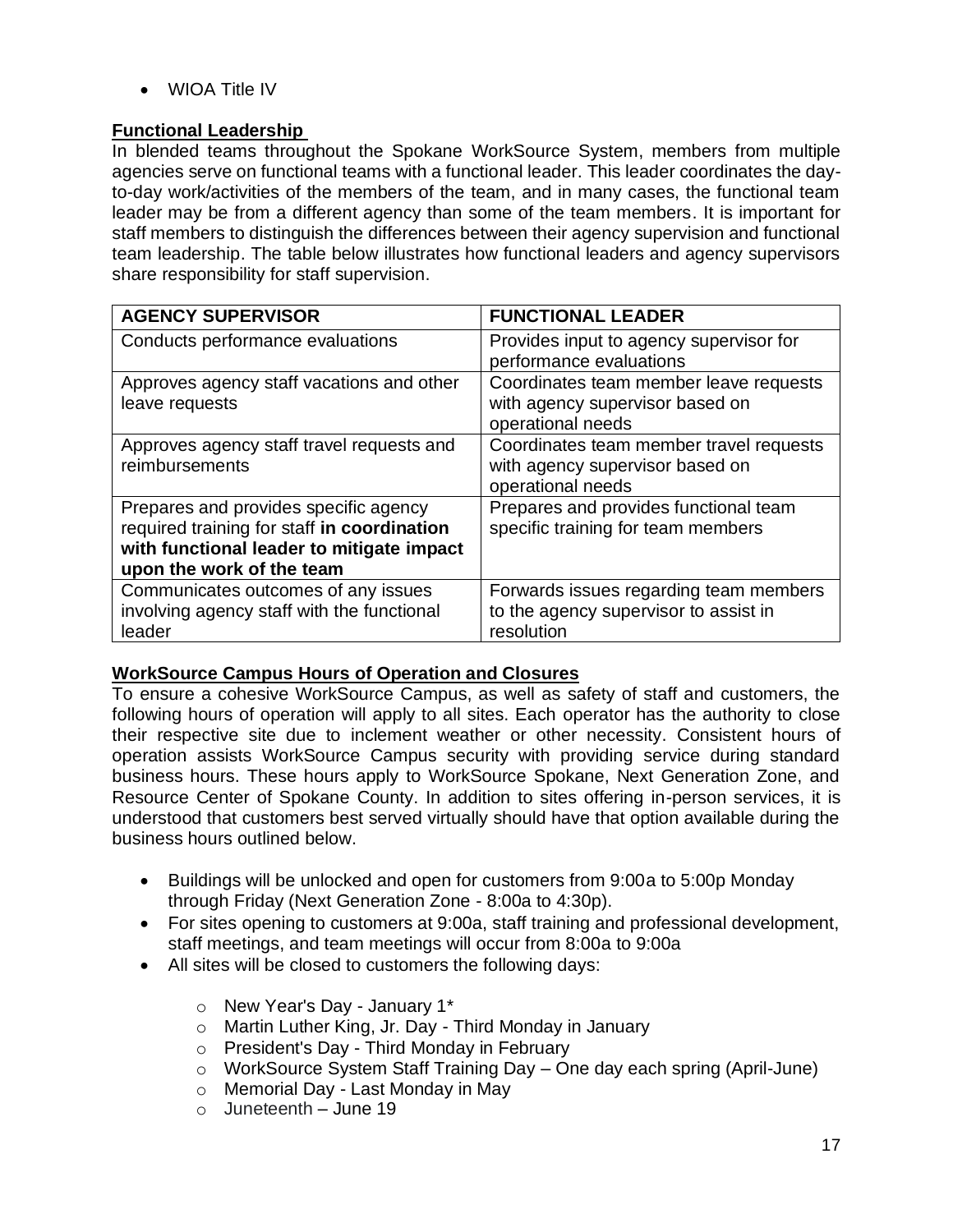- o Independence Day July 4\*
- o Labor Day First Monday in September
- o Veteran's Day November 11
- $\circ$  Thanksgiving Day Third Thursday in November\*
- o Christmas Day December 25\*

If a legal holiday falls on a Saturday, the preceding Friday will be observed as the holiday. If a holiday falls on a Sunday, the following Monday will be observed as the holiday.

\*For the holidays indicated above with an asterisk, if the holiday falls on a Tuesday or Thursday, the day prior to or following the holiday will be closed to customers but open for staff. It is anticipated that work difficult to accomplish when customers are in the center will be accomplished during these days, such as deep cleaning of the site, site repairs, file maintenance, etc.

#### **WorkSource Leaseholder Responsibilities**

Throughout the life of the contract(s) associated with this RFP, the Employment Security Department (ESD) will remain the leaseholder at WorkSource Spokane. As such, ESD will be responsible for maintaining the physical facility, rental agreements, and items addressed in each respective master lease. All facility-related decisions will be made by the respective leaseholder in collaboration with the appropriate parties and operator. However, leaseholder authority is limited to the physical facility and does not include being responsible for hours of operation, facility design/layout, customer flow, or where specific staff offices are located within the building (other than as each apply to cost and resource sharing), as this is the responsibility of the operator (see WorkSource Campus Operations for more information on the role of the operator).

As changes relating to design, customer flow, etc. can carry a cost, each site operator will be required to work with the respective leaseholder and the SWC. For WorkSource, it is the responsibility of the site operator to work with the ESD Office Services Department, as well as within state guidelines, so that resulting costs can be assigned to appropriately.

For program and program funding, each agency will be responsible for the day-to-day operations of individual programs/funding streams; however, as all sites must work in an integrated environment, the site operator will have a role in ensuring a design that works to meet all funded program goals. Service providers at each location will be responsible for managing individual programs/contracts, directly providing services to customers, reaching WIOA and other outcome targets, program/functional team management and process improvement, performance analysis, and additional funds implementation, all in partnership with the respective site operator.

The consortiums at WorkSource are pivotal to the success of each site. The operator is expected to honor their contributions and involve them in decisions critical to the operation of the site. The operator of each site will be required to work with the service providers to make changes to service delivery, but ultimately the operator will inform, guide, and direct the operations of the site.

#### **Overview of WorkSource Spokane Campus**

**WorkSource Spokane**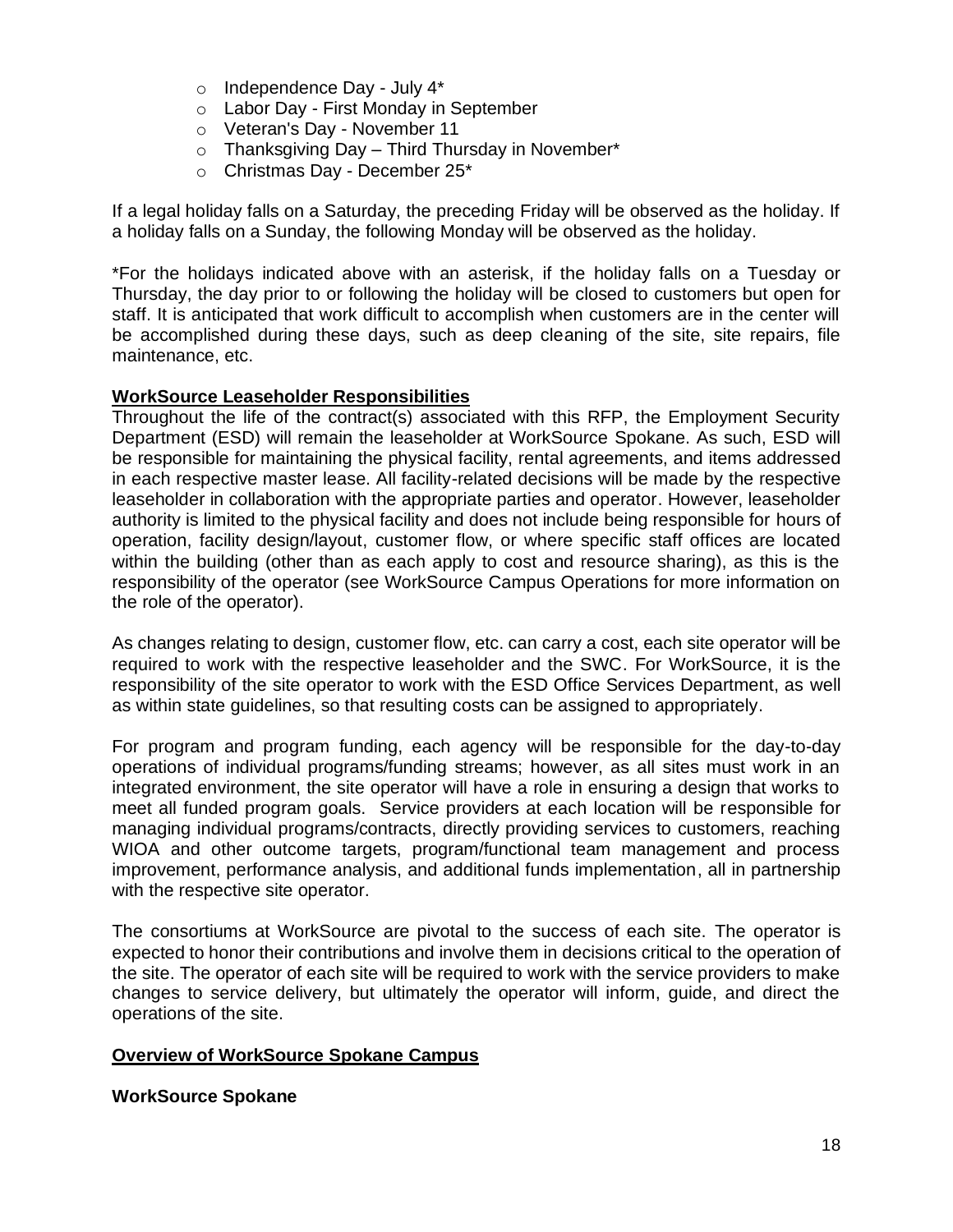[WorkSource Spokane](https://worksourcespokane.com/) is a proud partner of the nationwide system of American Job Centers and provides a full range of assistance to job seekers and businesses under one roof.

This site offers in-person, phone, and virtual services, exceeding 20,000 customer assistance services annually, which includes 8,000 career coaching sessions, 11,500 guidance and support services, and the delivery of over 1,040 workshops supporting approximately 6,500 workshop participants.

Established under the Workforce Investment Act and reauthorized in the [Workforce](https://www.doleta.gov/wioa/)  [Innovation and Opportunity Act of 2014,](https://www.doleta.gov/wioa/) the center offers training referrals, career counseling, job listings, and similar employment-related services. WorkSource Spokane, which is a certified Comprehensive One-Stop Center, has staff representing various partner organizations who provide these services and collectively employ approximately 50-65 staff and volunteers.

Partner organizations currently located at WorkSource Spokane include:

- Career Path Services
- Community Colleges of Spokane
- Division of Vocational Rehabilitation
- Goodwill Industries of the Inland Northwest
- Washington State Department of Labor and Industries
- Washington State Employment Security Department

In 2022, WorkSource will offers the following functional teams unless another design is created in agreement with the SWC:

- Customer Assistance & Resource Team (welcome/greet)
- Home Team (career coaching WIOA Basic-Level Career Services)
- Continuous Engagement Team (WIOA Individualized-Level Career Services, supportive, and WIOA Training-Level services)
- Workshop and Assessment Team (WIOA Basic- and Individualized-Level Career Services)
- Financial Aid and Resource Management Team (financial management)
- Talent Solutions Team

#### **Next Generation Zone**

The [Next Generation Zone,](https://nextgenzone.org/) our region's only career and education one-stop center for young adults ages 16-24, consists of approximately 17-20 staff representing various partner organizations. As a WorkSource Affiliate site, it is connected to the public workforce system and the nationwide system of American Job Centers. Each year the Next Generation Zone provides over 1,200 young adults with career information, and of those, approximately 700 young adults receive individualized virtual and in-person education and career services. The center is designed to mitigate barriers to success by co-locating key social service, education, career skills training, and other youth-serving agencies under one roof. The model is a true "one-stop" that has successfully streamlined operations, achieved a highly functional and collaborative organization structure, and is able to allocate more resources to programming and direct customer services as it realizes operations cost savings.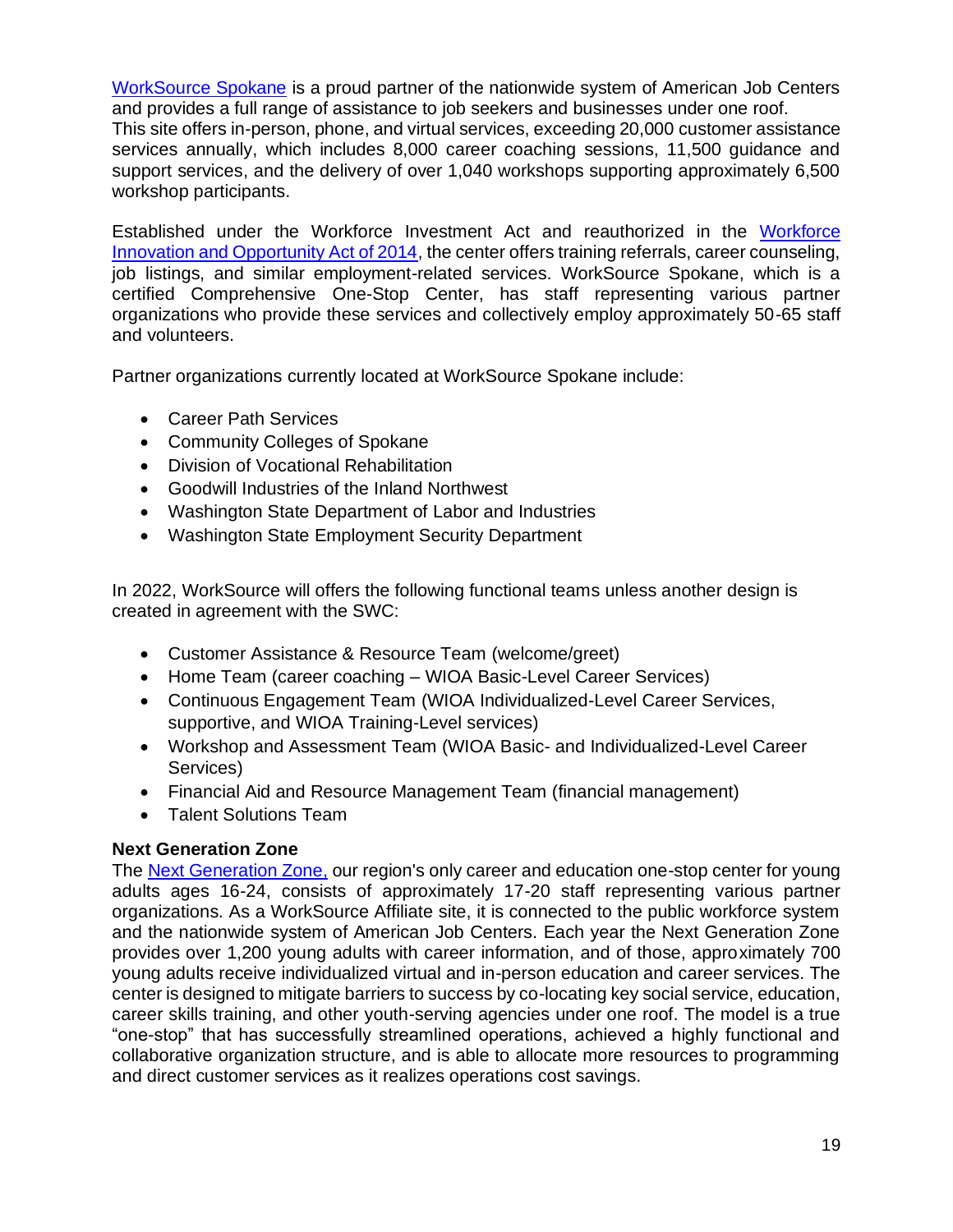The Next Generation Zone is designed to serve young adults that are not connected to the workforce or postsecondary education by focusing on relationships through re-engagement to address barriers to employment and education. The ultimate goal is for each young adult to successfully obtain a job and/or enter an education or training program. About half of the youth served come to the Next Generation Zone because they were not successful in high school for a variety of reasons. The site offers onsite education resulting in High School Equivalency (GED) through the Open Doors Reengagement Program and Community Colleges of Spokane. Most youth have experienced trauma of some kind, and we take a trauma-informed approach in program design, policies, processes, and one-on-one interactions with youth. Last year, the Next Generation Zone had over 100 youth graduate with their High School Equivalency Certificate, placed 66 young adults in to employment, 66 youth in to paid internships, and 10 young adults in to post-secondary education in the middle of a global pandemic.

#### **Resource Center of Spokane County**

The [Resource Center of Spokane County](https://spokaneresourcecenter.org/) (RCSC) is designed to help the underserved members of our community achieve economic empowerment by increasing access to opportunities and restoring hope. Through an integrated social services design, [19](https://spokaneresourcecenter.org/agency-partners) partner agencies are available on-site to deliver diverse services and resources to the most marginalized communities with a focus on economic empowerment, educational advancement, health and wellness and self-improvement. The site provides access to a variety of services including housing assistance, healthcare access, pre-employment, reentry/justice, basic needs assistance (food assistance, clothing closet), peer mentoring and educational workshops. The RCSC and WorkSource share many customers, including those enrolled in WIOA Title I, as the RCSC assists with access to services necessary to attain or retain employment.

Launched in 2019, the site served approximately 1,500 customers its first year, but since the pandemic began, it has become a cornerstone of social services in the Spokane community, with over 7,500 customers served since March 2020. Of those, 840 families have been provided access to rent and utility assistance.

#### **Other Affiliated Sites**

In addition to the sites on the WorkSource Campus – WorkSource Spokane, Next Generation Zone, Talent Solutions Center, and Resource Center of Spokane County - the WorkSource System is also comprised of [other affiliated sites,](https://worksourcespokane.com/partners) including 18 off-campus connection sites and one satellite office.

Our connection sites provide general information about WorkSource Spokane and provide employment related services to job seekers. These off-campus connection sites include:

- Goodwill Industries of the Inland Northwest
- Spokane Community College
- Spokane Falls Community College
- YWCA Spokane
- Spokane Public Library District (4 locations)
- Spokane County Library District (11 locations)

Our satellite office on Fairchild Air Force Base is housed within the Airman and Family Readiness Center. Workforce professionals at this site prepare transitioning military service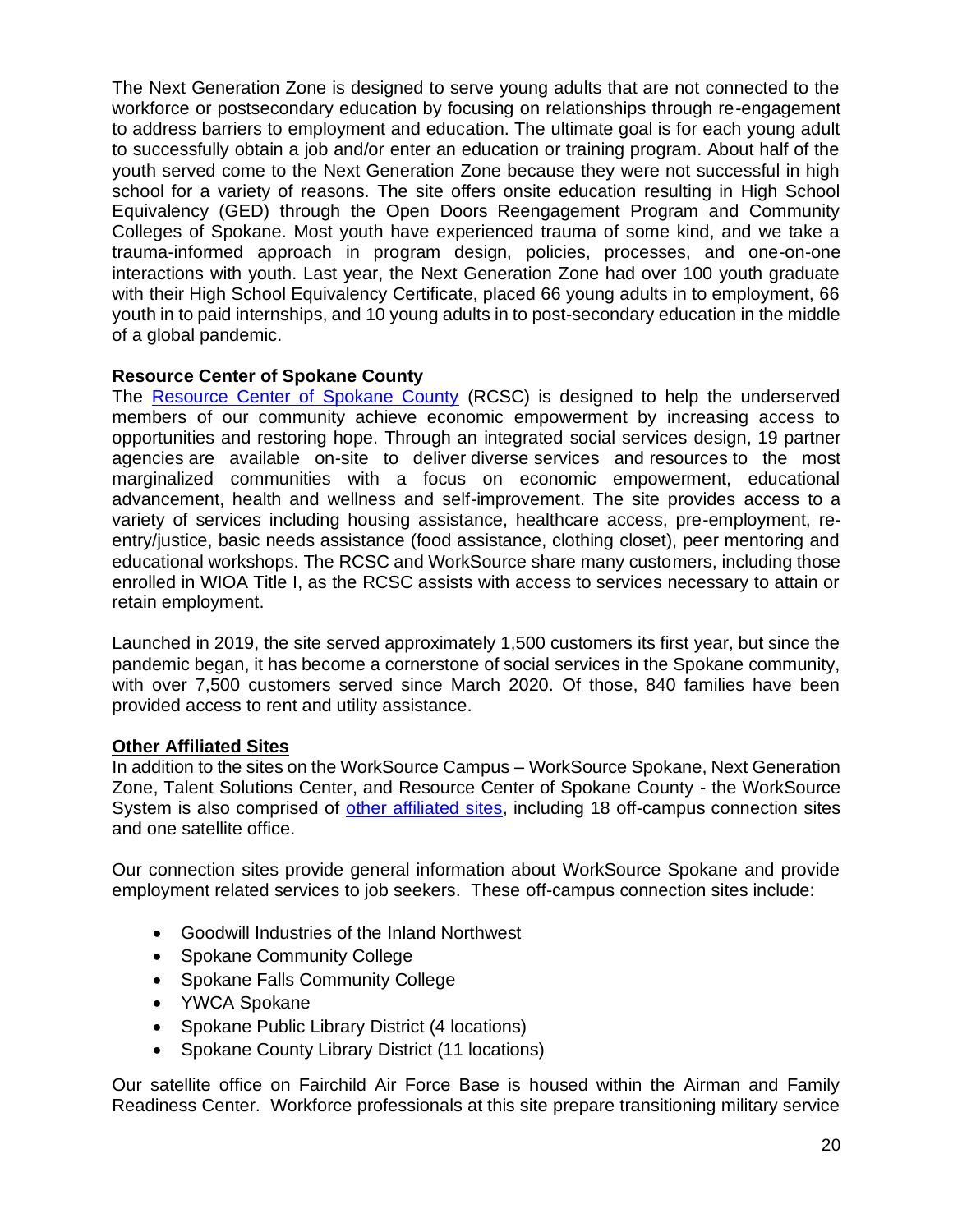members and their spouses with key skills to gain employment in the Spokane area and provide career coaching services to the entire base community.

## **Integrated Service Delivery**

The [integrated service delivery](https://spokaneworkforce.org/human-centered-design/) (ISD) model utilized at WorkSource Spokane reduces duplicative and administrative activities that add little value; instead the model allows staff to provide high-value services including screening, assessment, skill development, and skill certification relevant to regional economic and business needs in a team model that works for customers. Staff is organized into functional teams to meet the needs of customers, rather than to administer specific programs. The goal is for more people to get jobs, keep jobs, and earn better wages; and for businesses to find the talent they need to succeed and grow.

The components of integrated service delivery include:

- Co-enrollment and co-funding of job seekers using various funding streams, including private resources, to provide appropriate services regardless of categorical eligibility.
- Organizing staff and services around functions rather than programs or agencies.
- Using a common set of outcome measures for all customers.
- Providing a robust menu of services that improve outcomes.
- A greater focus on skill development and certification based on labor market requirements.
- Using customer input known as Customer Centered Design or Human Centered Design - to continuously improve services.

#### **Performance Metrics**

While the Talent Solutions Team will not be directly responsible for ensuring WIOA job seeker targets are met (listed below under Adult, Dislocated and Youth), they are responsible for supporting WorkSource Spokane and the Next Generation Zone in reaching these goals by connecting them with businesses for job placement, on-the-job training placements, job fairs, hiring events, and more. The team will also be responsible for reaching local employerspecific targets once they are established. In absence of state established performance targets, the SWC will negotiate contract-specific performance targets with the selected consortium.

Two key measures of performance will be considered when creating specific performance measure for the team and individual team members:

- **Repeat business customers** This measure is intended to demonstrate that a business is satisfied with the services they received. By repeatedly seeking assistance from Talent Solutions staff, an employer has indicated that the consultation provided a successful recruitment/retention strategy that was beneficial to staffing needs.
- **Employer penetration rates** The percentage of area employers seeking out the services of the Talent Solutions Team is a method to analyze how effective the services offered by the Talent Solutions Team are. This illustrates how successful Talent Solutions Team staff is in maintaining good relationships with employers across various industries in Spokane County.

Certain performance targets have not yet been set by US Department of Labor or Washington State. If and when changes to the anticipated program targets occur, these targets will be renegotiated with the selected service providers.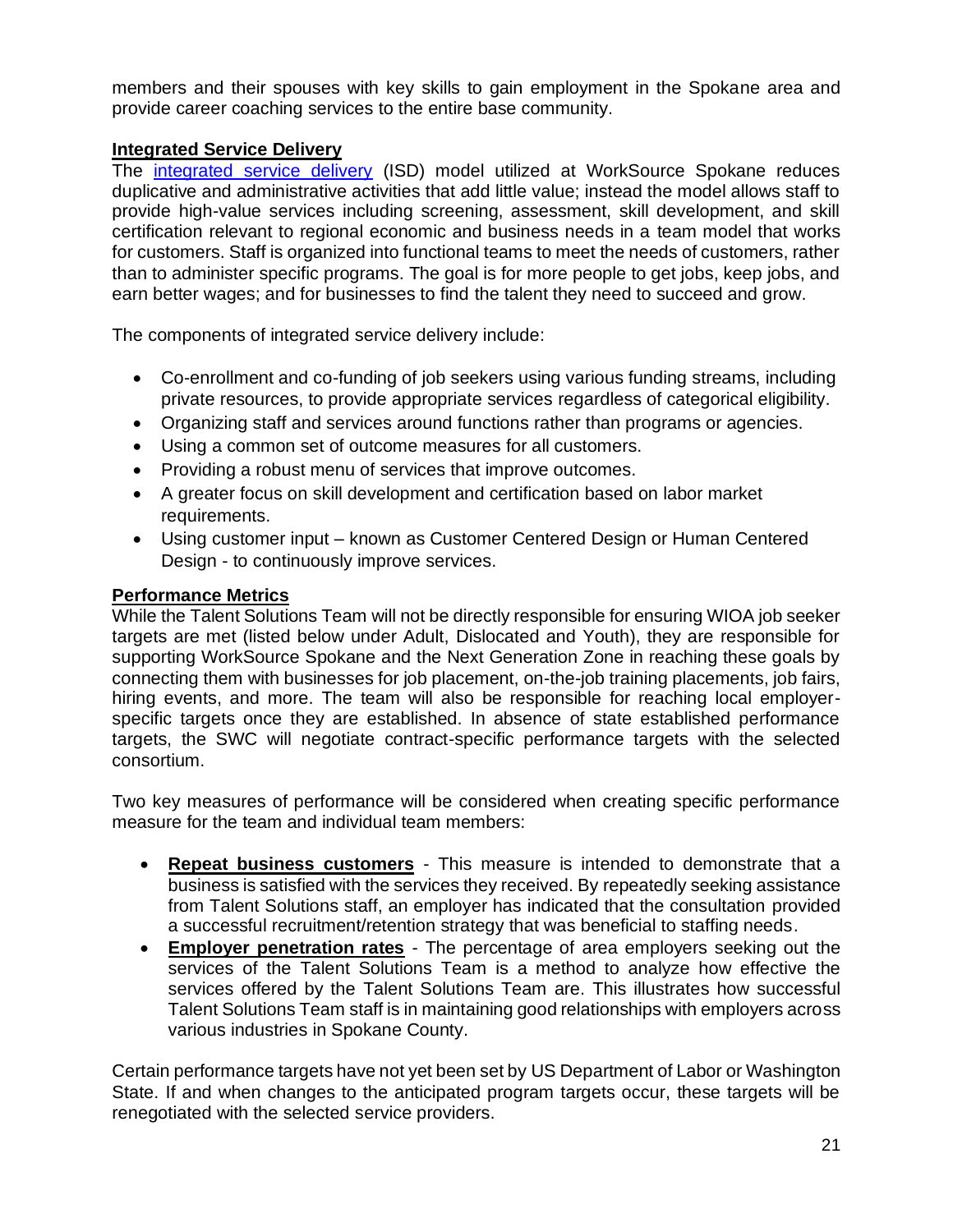#### **PERFORMANCE METRICS – ADULT AND DISLOCATED WORKER**

**Employment Rate 2nd Quarter** – The percentage of participants in unsubsidized employment during the second quarter after common exit.

PY21 Adult Target: 65.1% PY21 Dislocated Worker Target: 65.6%

**Employment Rate 4th Quarter** – The percentage of participants in unsubsidized employment during the fourth quarter after common exit.

PY21 Adult Target: 60.3% PY21 Dislocated Worker Target: 69.7%

**Median Earnings 2nd Quarter** – The median earnings of participants in unsubsidized employment during the second quarter after common exit.

PY21 Adult Target: \$6,660 PY21 Dislocated Worker Target: \$8,043

**Credential Attainment –** The percentage of participants in an education or training program (excluding those in on-the-job training (OJT) and customized training) and who during participation or within one year after common exit:

1. Attain a recognized postsecondary credential or its recognized equivalent; or

2. Attain a secondary school diploma or its recognized equivalent and are employed or are enrolled in an education or training program leading to a recognized postsecondary credential.

PY21 Adult Target: 56.3% PY21 Dislocated Worker Target: 71.3%

**Measurable Skill Gains** – The percentage of program participants who, during a program year, are in an education or training program that leads to a recognized postsecondary credential or employment and who are achieving measurable skill gains, defined as documented academic, technical, occupational, or other forms of progress, towards such a credential or employment.

PY21 Adult Target: 43.4% PY21 Dislocated Worker Target: 46.1%

#### **PERFORMANCE METRICS - YOUTH**

**Education & Employment Rate 2nd Quarter** – The percentage of participants in education or training activities, or unsubsidized employment, during the second quarter after common exit.

PY21 Youth Target: 58.8%

**Education & Employment Rate 4th Quarter** – The percentage of participants in education or training activities, or unsubsidized employment, during the fourth quarter after common exit.

PY21 Youth Target: 61.4%

**Median Earnings 2nd Quarter** – The median earnings of participants in unsubsidized employment during the second quarter after common exit.

PY21 Youth Target: \$3,608

**Credential Attainment –** The percentage of participants who are enrolled in an education or training program (excluding those in on-the-job training (OJT) and customized training) and who during participation or within one year after common exit:

1. Attain a recognized postsecondary credential or its recognized equivalent; or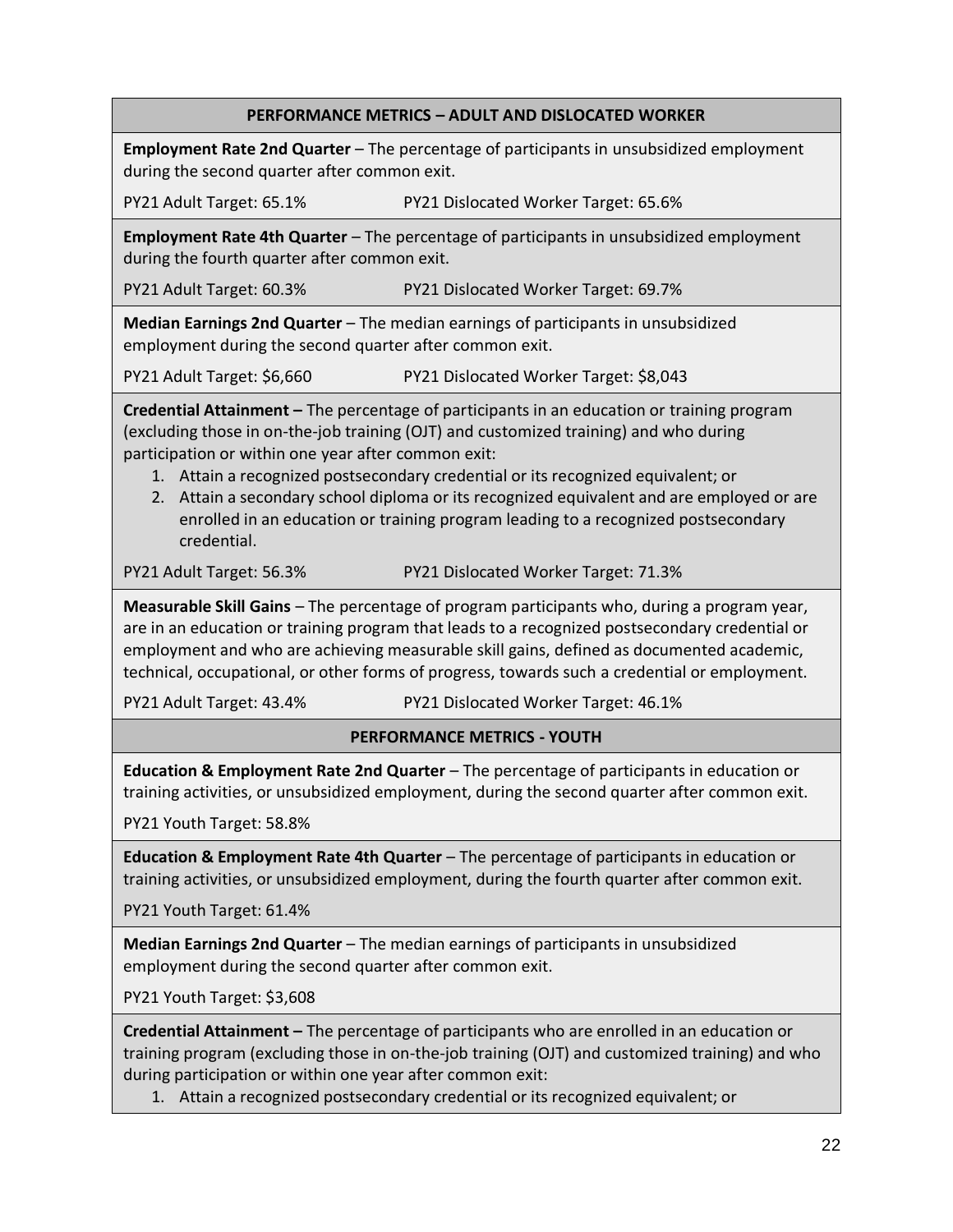2. Attain a secondary school diploma or its recognized equivalent and are employed or are enrolled in an education or training program leading to a recognized postsecondary credential.

PY21 Youth Target: 66.3%

**Measurable Skill Gains** – The percentage of program participants who, during a program year, are in an education or training program that leads to a recognized postsecondary credential or employment and who are achieving measurable skill gains, defined as documented academic, technical, occupational, or other forms of progress, towards such a credential or employment.

PY21 Youth Target: 40.7%

#### **PERFORMANCE METRICS – EFFECTIVENESS IN SERVING EMPLOYERS**

Performance metrics for effectiveness in serving employers have not yet been identified by Washington State.

## *SECTION VIII: SUBMISSION INFORMATION AND REQUIREMENTS*

#### **General Submission Information**

To be considered for funding, bidders must submit a proposal along with other supporting documentation in accordance with the instructions in this RFP. When evaluating a proposal, the SWC will consider how well the respondent has complied with these instructions and provided the required information. The SWC reserves the right to request clarifications from any bidder regarding information in their proposals.

Bidders can contact the SWC by email at [admin@spokaneworkforce.org](mailto:admin@spokaneworkforce.org) during the technical assistance (Q&A) period to request clarification that may be needed to comply with these instructions. Questions are considered public information and will be posted in their entirety on the SWC website with answers within two (2) working days of submission. Questions will be accepted by email only.

Responses to this RFP should be economically prepared, with emphasis on completeness and clarity of content. The proposal, as well as any reference materials presented, must be typed in English in at least 11-point font and must be on standard 8 ½" by 11" paper with no less than one-inch margins. Foldouts containing charts, spreadsheets, and oversize exhibits are permissible.

Bidders may propose to serve in one or more roles outlined in this RFP. A separate response is required for each operator position.

#### **Proposal Checklist**

All proposals must contain the following documents:

- ❑ Executive summary (one page)
- ❑ Proposal narrative (can be up to 20 pages)
- ❑ [Budget](https://spokaneworkforce.org/wp-content/uploads/2022/01/Sub-budget-template-NO-direct-client-services.xlsx)
- ❑ [Information Form & Risk Assessment](https://spokaneworkforce.org/wp-content/uploads/2022/01/Standard-Applicant-Pre-Award-Risk-Assessment.docx)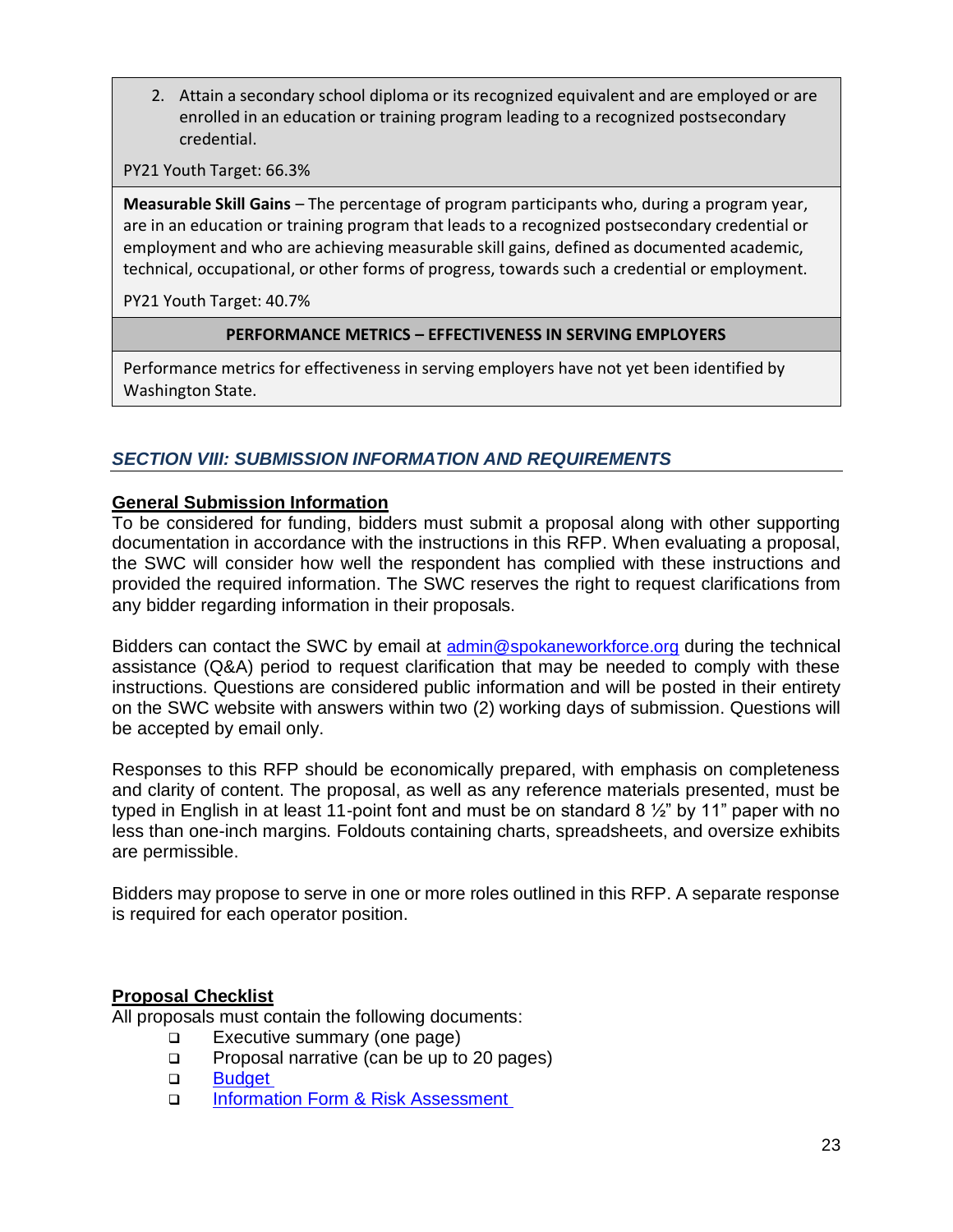## **RFP Questions**

Bidders must provide responses in narrative format to each item/question listed below. Responses must be associated with the specific questions provided. **Proposals must include the exact questions as written below.** There are 300 points possible. Proposals will be evaluated on four criteria, each carrying a unique weighting.

## **A. Experience and Philosophy (140 points)**

Summarize what you want the review committee to know about your consortium and its agencies, including strengths, opportunities, and experience in the following areas:

- 1. Providing cutting-edge services to businesses while operating within structured rules and guidelines.
- 2. Managing federally-funded programs including fiscal management and controls; reaching performance targets; and monitoring system integrity; measuring employer satisfaction and staff morale and implementing changes as necessary.
- 3. Fostering collaboration and partnerships while operating in an environment with functional supervision. Working on diverse/divergent issues or agendas to reach outcomes. Information sharing across a variety of partners and programs.
- 4. Utilizing Customer Centered Design principles to guide key decisions and strategies.
- 5. Serving diverse customers including employers, economically disadvantaged individuals with little or no work experience, individuals with disabilities, dislocated workers with experience, and young adults, ensuring diversity, equity and inclusion for all.
- 6. How each consortium agency is or will be monitoring the wellbeing of staff as well as planning for cross-training and succession planning.
- 7. Discuss any other areas of experience you would like the review committee to know about as it relates to this RFP.

## **B. Approach (120 points)**

- 1. Detail your plan for delivering all services outlined in this RFP and highlight any areas you think are particularly innovative in your approach.
- 2. Describe your plan for achieving the goals listed under Talent Solutions Goals 2022- 2023. Include your suggested target for each goal and discuss how you intend to measure the performance measures outlined in this RFP.
- 3. Describe how your consortium will ensure all staff on the team have the essential skills required in this RFP and include your suggestions regarding how you would work with partners to ensure the same for staff not funded through this RFP who serve on the Talent Solutions Team.
- 4. Describe how you would approach achieving a mutually beneficial relationship between the other service providers at WorkSource and the One-Stop Operator, and how you recommend ensuring the voice of business is woven into decisions at the site.
- 5. Describe how you will ensure a close working relationship and communication between Talent Solutions Team and WorkSource/Next Generation Zone staff. Please be specific on strategies to further connect job seekers from both centers to employers in Spokane County.
- 6. Describe what your consortium is most excited about regarding this opportunity and describe what you believe will be your biggest challenge(s).

## **C. Assurances and Flexibility (20 points)**